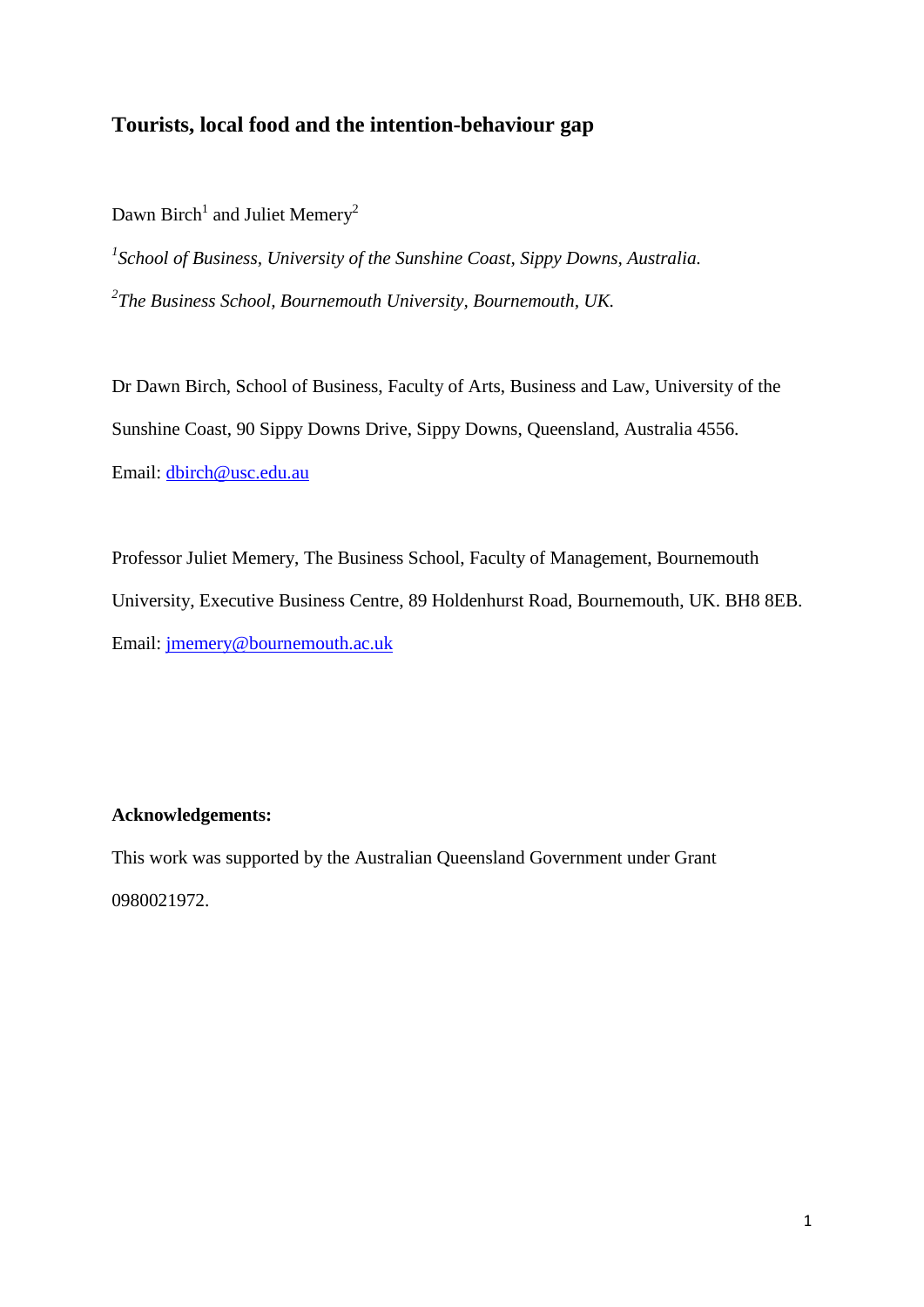#### **Abstract**

Food tourism is a growing phenomenon with a particular emphasis on experiencing authentic and traditional local foods, which provides a vehicle for local producers and service providers to develop regional identities, enhance environmental awareness, and conserve traditional ways of life. However, past research indicates that whilst many tourists are interested in local food and drink, a number do not consume any whilst visiting a destination. This study explores *why* this intention behaviour gap may occur. Five hypotheses are tested using data collected from a sample of 546 respondents recruited via an online panel of visitors to South East Queensland, Australia. Regression analysis explores differences in attitudes, behaviours, barriers and drivers, and concludes an intention-behaviour (purchase) gap is evident. Whilst future visitors had high intentions to purchase local food, past visitors purchased less than might be anticipated. This is possibly due to past visitors holding less favourable attitudes and beliefs than future visitors due to expectations not being met. Key perceived barriers associated with lack of marketing and distribution, inconvenience, price and quality issues, and lack of trust the product is actually local may compound the issue. Practical suggestions are offered to producers, service providers and management on how they may close the intention/behaviour gap through a variety of marketing, distribution and communication strategies. This study provides new insight into why what visitors say they will do may not translate into actual behaviour, an area that has not been explored previously in this context, through studying the drivers/barriers to purchase/consumption.

**Keywords:** tourists, local food, attitudes, intention-behaviour gap, purchase barriers and drivers

### **Article Classification:** Research Paper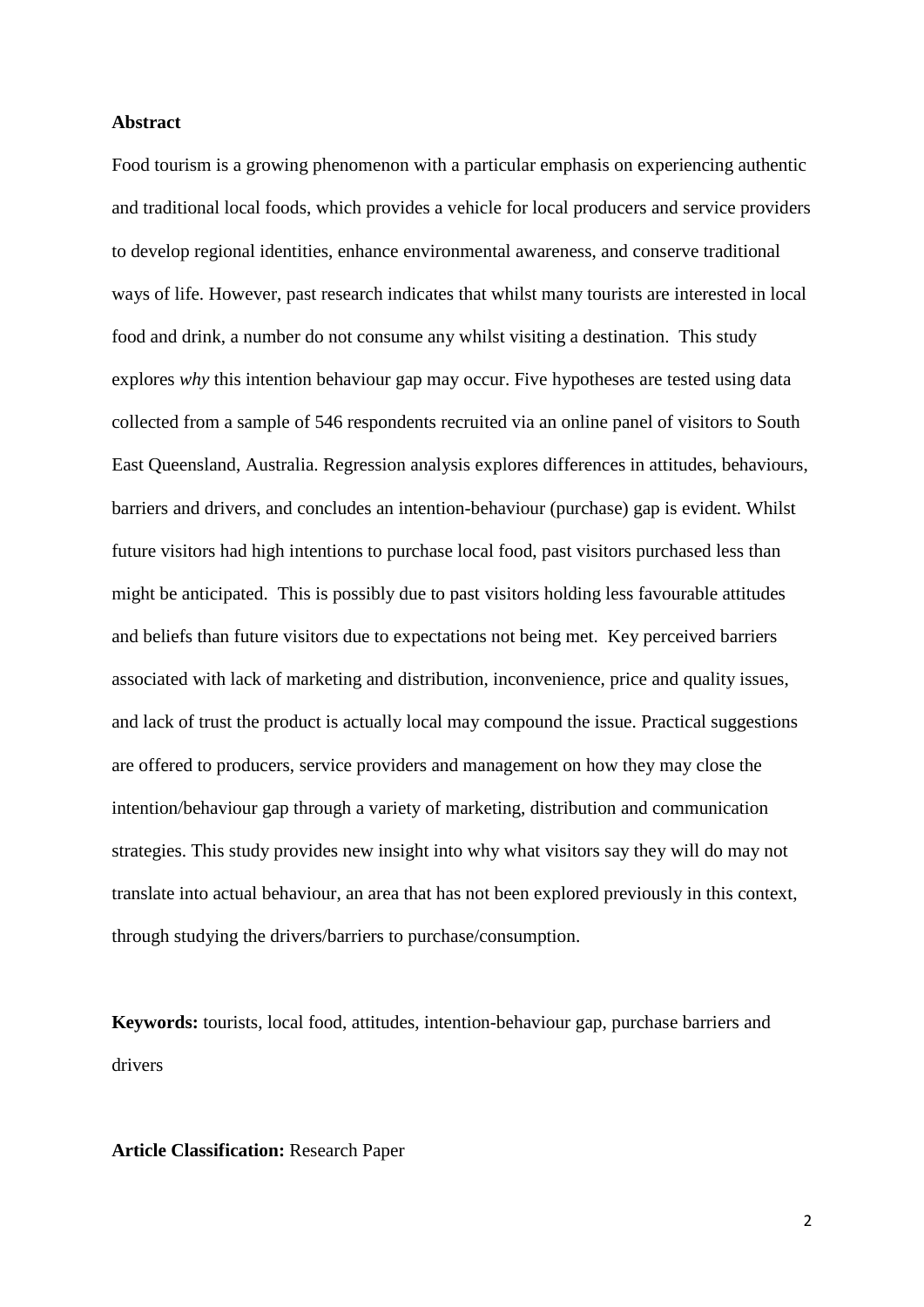#### **1. Introduction**

 Food is an important facet of everyday life and a topic that has received much attention in academic studies with regard to how and why people buy and consume what they do. Of growing interest is the role of food in tourism and the way it can affect the tourist experience. Food is considered integral to the travel experience (Bessiere, 1998; Björk & Kauppinen-Räisänen, 2014; Correia, 2008; Henderson, 2009; Horng, Liu, Chou, & Tsai, 2012) being viewed as an entertainment activity, a cultural attraction (Cohen & Avieli, 2004; Mak, Lumbers, Eves, & Chang, 2017; Sengel et al, 2015) and a key reason people visit a destination (Kim, Eves, & Scarles*, 2009*). Indeed, the consumption of food and drink, particularly those products considered 'local' to a destination/area are viewed as part of the cultural character (Sengel et al, 2015) or image (Ab Karim, & Chi, 2010; Seo, Yun, & Kim, 2014) of a place and hence may be used as a competitive marketing tool for tourist destinations (Boniface, 2003; Kivela & Crotts, 2006). Lee, Scott and Packer (2014) argue that while people with a high level of interest in food may not primarily base their travel destination decisions on the food of the region, they are likely to undertake food related activities once they have arrived. Furthermore increasing interest in food tourism has been linked to developing and sustaining regional identities, enhancing environmental awareness and sustainability, increasing social and cultural benefits, and preserving traditional ways of life (Everett & Aitchison, 2008).

 Past research indicates expenditure on eating out whilst on holiday accounts for a significant portion of the tourists budget (McKercher, Okumus, & Okumus, 2008; Telfer & Wall, 2000) showing it to be an important aspect of the holiday experience. However, in the UK whilst 72% of people claim to have taken an interest in local food and drink on their most recent holiday or day out, half claimed to have neither bought nor eaten local food and drink on their current visit (MAFF, 2000). In order to further understand the role local food and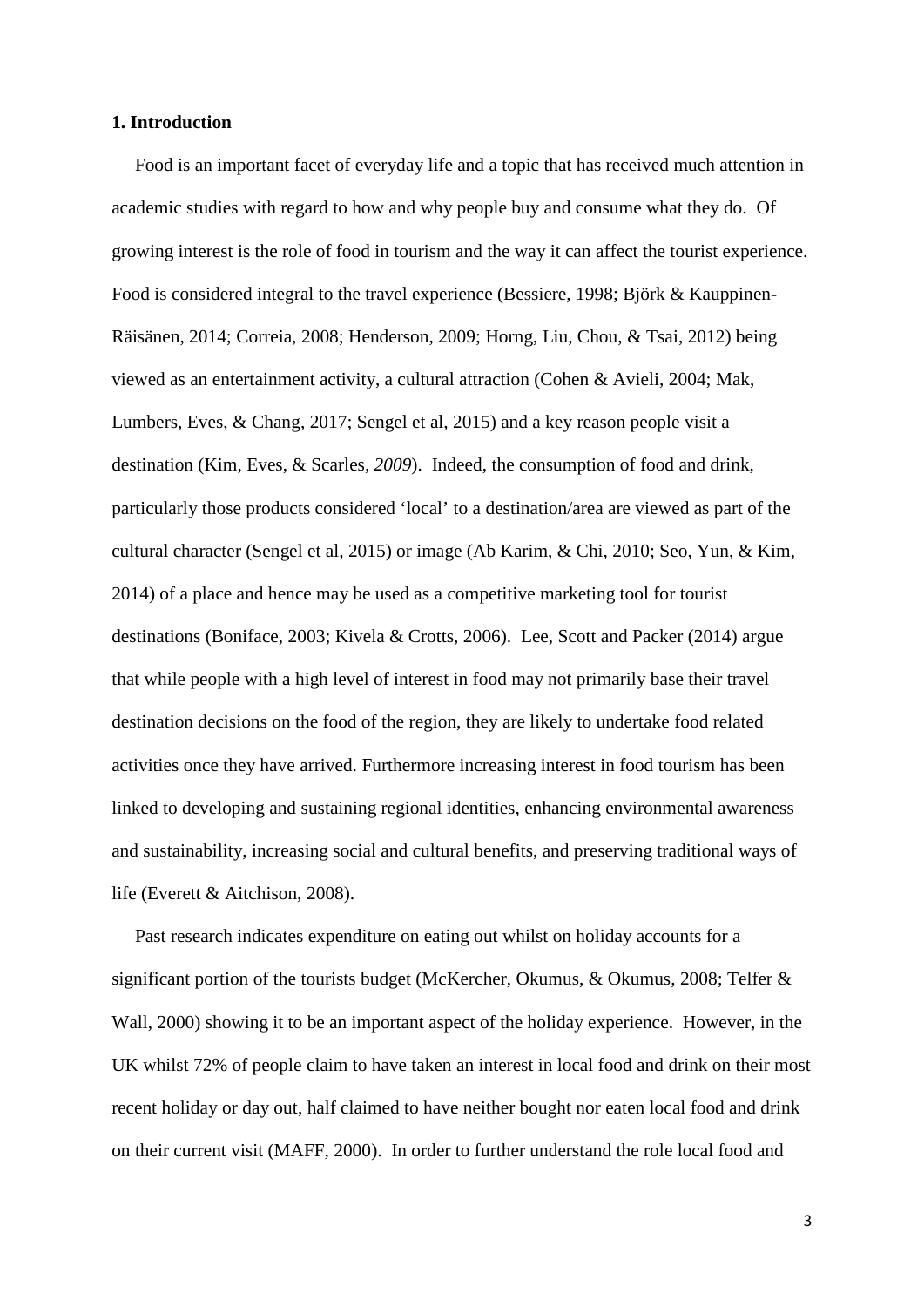drink plays in the tourist experience, and why there appears to be disparity between the intention to and actual purchase/consumption of such produce whilst on holiday, this study explores the intention-behaviour gap in this context. Through examining the factors underlying both past and future tourists' motivations to consume local food and drink whilst at a tourist destination, further insight will be offered that will suggest how producers and management may close this intention-behaviour gap.

#### **2. Theoretical background**

### *2.1 Tourism and local food*

 The term 'local food' refers to "local food systems or short food chains where the food is produced near the consumer" (Roininen, Arvola, & Lähteenmäki, 2006, p. 20), and in this study the term 'local food' includes both local food and drink. Local food has been found to be a key driver of tourist destination choice and a major contributor to the tourism experience (Björk & Kauppinen-Räisänen, 2016). Local food is part of a location's cultural capital and enhances the travel experience by defining the cultural identity of a particular destination (Bessière, 1998; Cianflone & Cardile, 2014). Furthermore, local food and food heritage encourages tourism through the "creation or revival of cultural identity" (Vittersø & Amilien, 2011), and enhances the tourism experience through connecting visitors to a region with local food delivering authentic culinary tourism experiences that symbolise the place and culture of the destination (Chang, Kivela, & Mak, 2010; Sims, 2009).

 Food tourism, defined as "the pursuit and enjoyment of unique and memorable food and drink experiences, both far and near" (World Food Travel Association, 2015), with a particular emphasis on local food products and local food systems is growing in popularity (Pestek & Nikolic, 2011; Smith & Xiao, 2008). Indeed, Sims (2009, p. 321) argues that holiday food is becoming more important as it delivers the "sensations of taste, touch, sound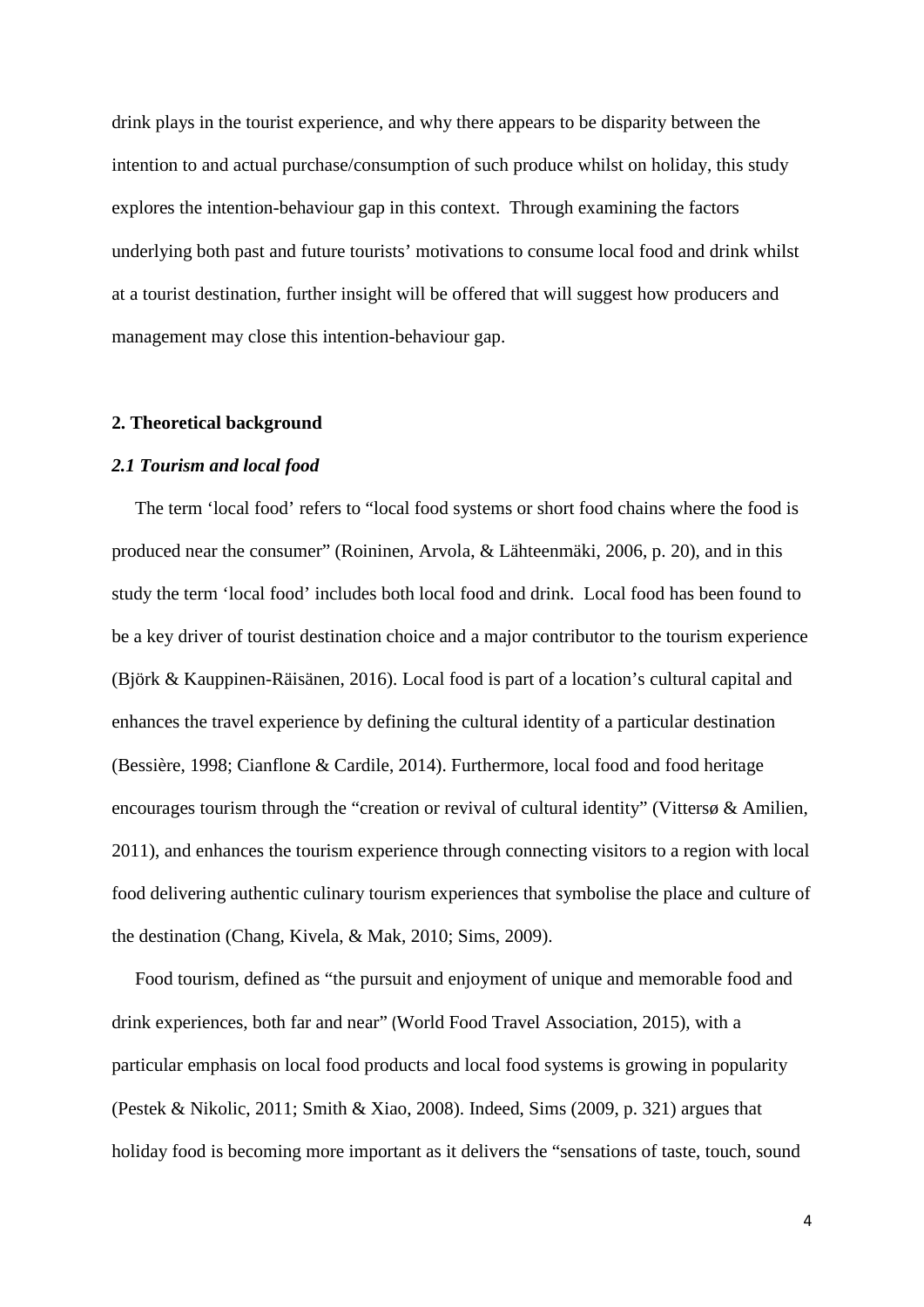and smell" which play such an important role in the tourist experience. Björk and Kauppinen-Räisänen (2014) found prospective travellers in Finland use food and eating experiences as evaluative criteria for selecting travel destinations. These eating and food tourism experiences are influenced by the 'servicescape' environment (Bitner, 1992; Wakefield & Blodgett, 2016) i.e., the food itself, where it is served, and how it is served, with eateries playing a key role in how the local food culture is transmitted. Indeed, local restaurants who source and promote local food play an important role in promoting local identity and image, attracting tourists, enhancing visitors' experiences, and creating a competitive advantage for tourism destinations (Mgonja, Backman, Backman, Moore, & Hallo, 2017; Presenza & Del Chiappa, 2013).

 In addition to enhancing the tourism experience, local food tourism yields economic, cultural and environmental benefits (Everett & Aitchison, 2008) and could be argued to be a sustainable model for the economic development of local communities (Sims, 2009). Local food tourism networks increase social and human capital, provide opportunities for local producers and retailers, and allow for a price premium for locally produced food and drink (Dougherty, Brown, & Green, 2013).

 Despite the increased interest in local food and food-related behaviour generally (Mirosa & Lawson, 2012), research into local food and tourism is limited to date (Björk & Kauppinen-Räisänen, 2016). Past studies have investigated the area of local food and tourism from different perspectives e.g. cultural, environmental, etc., (e.g., Hjalager  $\&$ Johansen, 2013) and influences e.g., attraction, experience, etc., (e.g. Cohen & Avieli, 2004). Mgonja et al (2017) studied perceptions of international tourists regarding local foods, however this just focused on past knowledge and experiences, and to date no study appears to have investigated whether food consumption-related motivations and behaviour differ pre and post-experience. Given "little is empirically known about tourists' consumption of local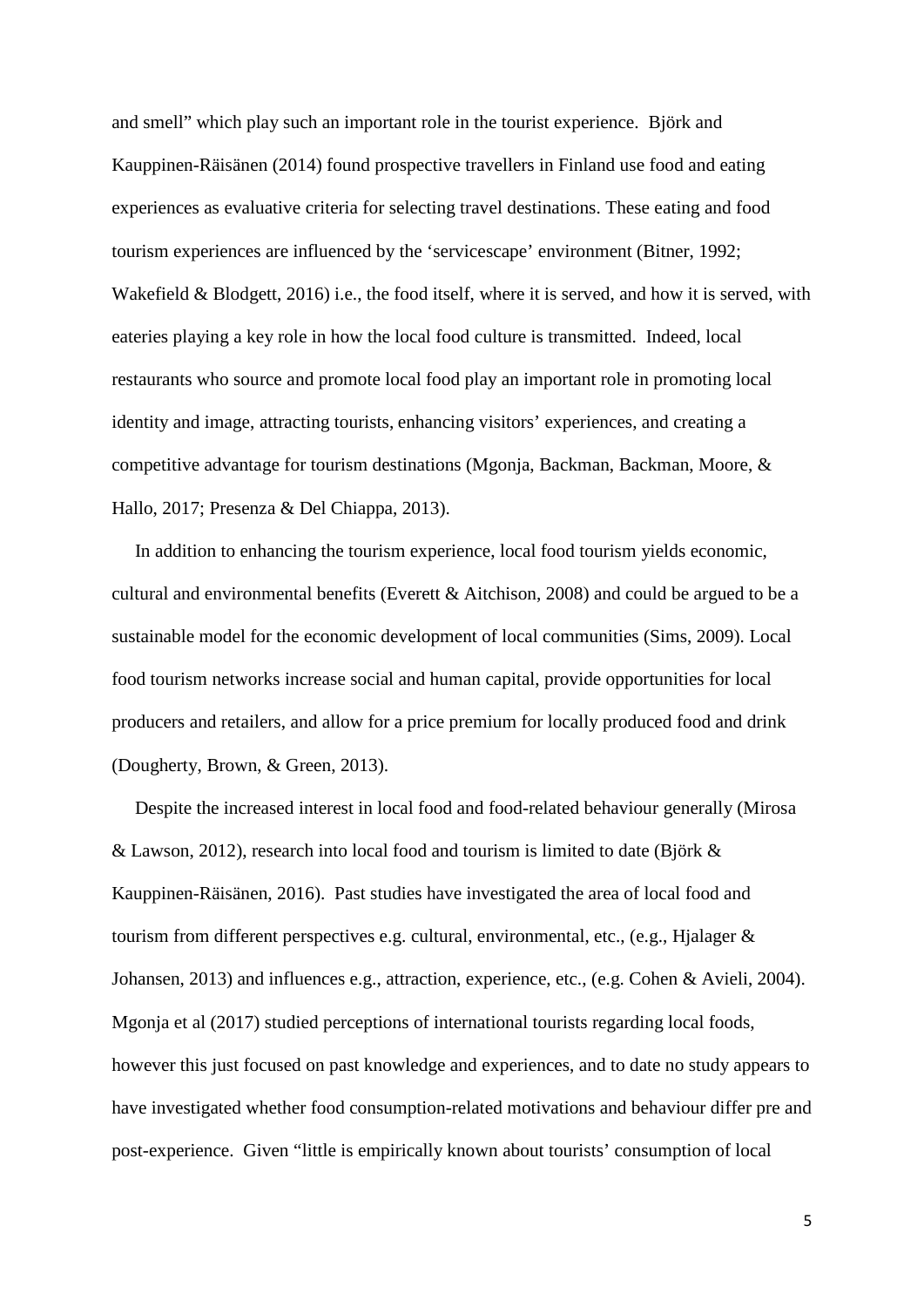food" (Frisvoll, Forbord, & Blekesaune, 2016, p. 77), the current study will undertake an empirical investigation to explore past and future tourists' motivations to consume local food.

#### *2.2 Intentions and purchase*

 A number of studies have explored the purchase behaviour of consumers in relation to local food utilising alternative consumer behaviour theories. For example, Alphabet Theory – a theoretical framework for consumer behaviour towards alternative food choices (e.g. Feldmann & Hamm, 2015) - and concurrent use of attributes, values and personal characteristics/situational variables (Memery, Angell, Megicks, & Lindgreen, 2015) have been applied in order to understand why consumers buy or do not buy certain items. Indeed, in the context of tourism, local food has been found to be a key area of interest for the majority of people whilst on holiday, with many stating they intend to try/purchase local food whilst away (Björk & Kauppinen-Räisänen, 2014; MAFF, 2000). However, past research in other consumption contexts indicate there is often a gap between what people intend to do and how they actually behave (e.g. Sheeran, 2002). This is evidenced in the case of food related behaviour e.g. consumption of organic food (Padel & Foster, 2004) and sustainable food (Vermeir & Verbeke, 2006). Following this train of evidence, the current study proposes there will be a discrepancy between what visitors intend to do and what they actually do in terms of consuming local food at a destination. To explore if this is the case, and to act as a basis to investigate *why* this may occur, the current study looks at purchase frequency for past visitors and purchase intention for future visitors to see if there are significant differences. Hence the following hypothesis is proposed:

H1: Purchase frequency of local food products among past visitors is lower than purchase intentions among future visitors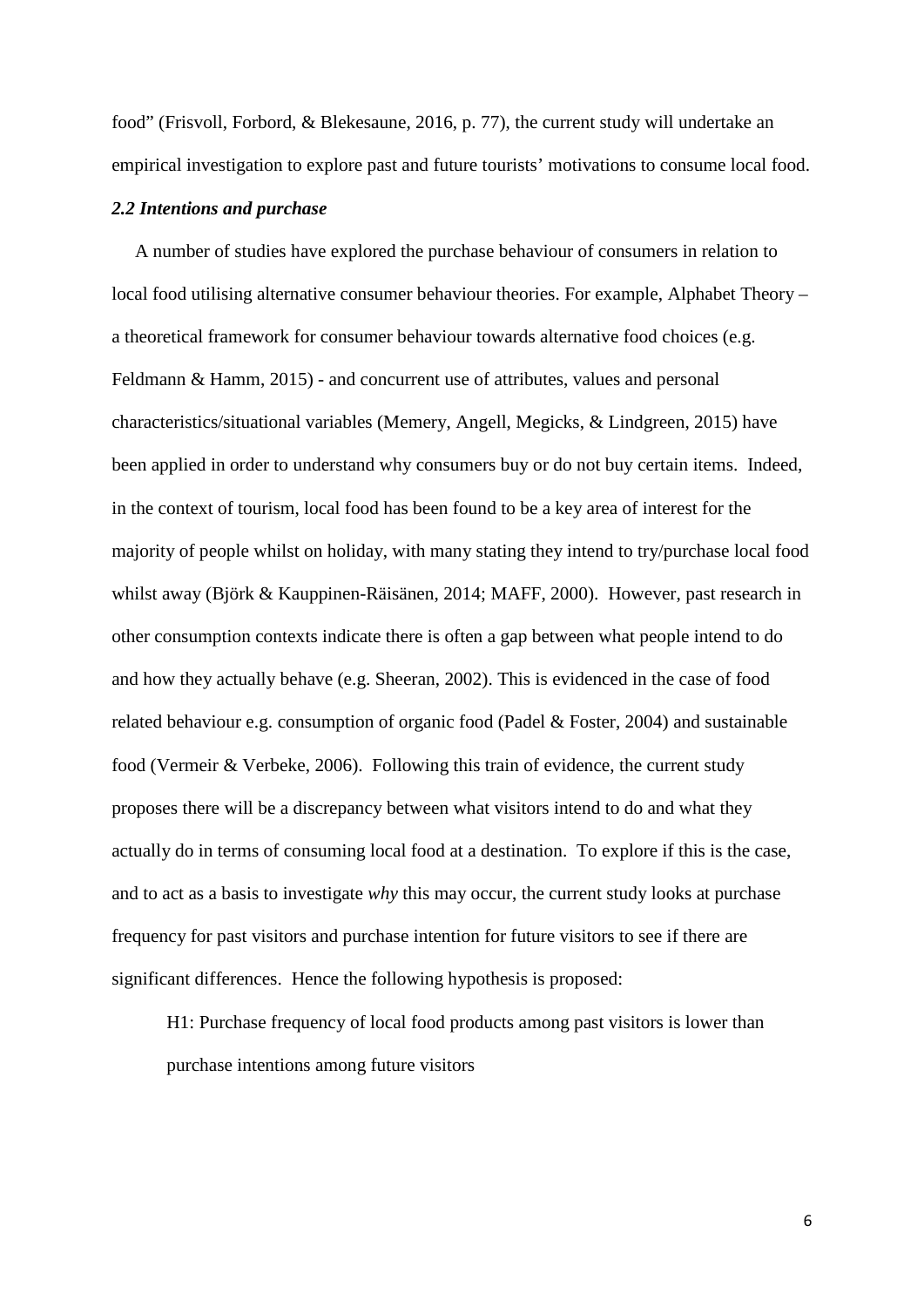#### *2.3 Attitudes and beliefs*

 Whilst measuring purchase intentions or past behaviour is vital to help predict future behaviour, it has been recognised that other variables also need to be examined to aid understanding of the underlying factors influencing intention to behave, or behaviour, in a given situation (Kim, Kim, & Goh, 2011). Past studies indicate such influences are manifested in attitudes and beliefs towards a particular object (i.e., product) (Ajzen & Fishbein, 1980). To learn and form attitudes, individuals use information sources and opinions to acquire knowledge, with the level of knowledge obtained influencing whether or not a consumer is willing to behave in a given way e.g., purchase an item.

 Tourism research provides evidence that tourists vary in their attitudes towards food (Hjalager, 2004) and food experiences hence their interest in, and behaviour around, food and eating differ. Indeed, Björk and Kauppinen-Räisänen (2016) found tourists could be differentiated by their attitudes towards local food (e.g. perceptions of in-trip food-related experiences) which in turn impacted their food related behaviour (e.g., pre-trip information sourcing). However, whilst providing empirical evidence that travellers can be distinguished by their attitudes towards local food and the local food market, their study does not explore whether there are differences between expected and actual experiences and how this might affect attitudes.

 Amyx, DeJong, Lin, Chakraborty, and Wiener (1994) argue that the knowledge decisions are based upon can be either subjective or objective, with this knowledge going on to form beliefs. Information sources used to acquire this knowledge can be utilised to form expectations of activities that will be experienced while on holiday (Pestek & Nikolic, 2011), such as consuming local food. In their study on tourists in Hong Kong, Choe and Kim (2018) found those who perceived high taste/quality value were likely to have a positive attitude toward local food at the destination, and hence form a stronger food destination image of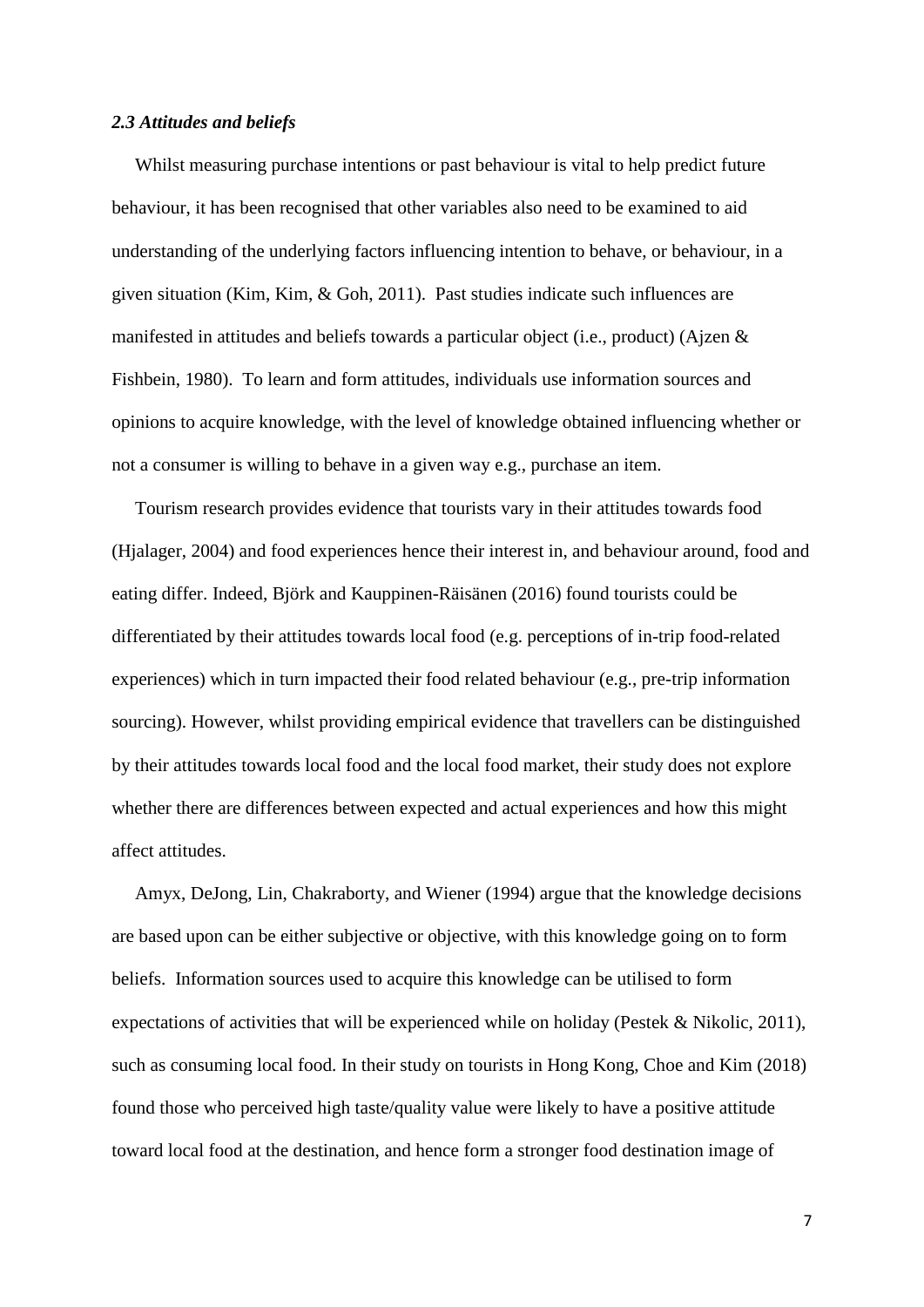Hong Kong. However, as past research has found, if expectations are not met consumers are dissatisfied and hence this will affect their feelings towards an object and beliefs about it (Oliver, 1980). Thus if there is a difference between what tourists expect in terms of local food consumption and what they experience there is likely to be a mismatch between their past and future attitudes/beliefs.

 Given this discussion it is considered likely attitudes and beliefs may vary between past and future visitors. Thus the following hypotheses are postulated:

H2: Future visitors hold more favourable attitudes towards local food consumption when visiting a destination than do past visitors

H3: Future visitors have more favourable beliefs about local food consumption when visiting a destination than do past visitors

## *2.4 Drivers and barriers to local food purchase*

 Local food has been identified as playing an important tourism role, as it affects traveller behaviour and is central to the tourism experience (Björk & Kauppinen-Räisänen, 2016). Whilst motivational factors are considered important drivers influencing tourist food preference (Mak, Lumbers, Eves, & Chang, 2012), limited research to date has sought to understand what motivates tourists to consume local food and beverages when visiting a tourism destination (Kim & Eves, 2012). Early work in the area stemmed from travel motivations (McIntosh, Goeldner, & Ritchie, 1995) being applied to food-related tourism motivations (Fields, 2002). Kim et al (2009) proposed a model of local food consumption at a holiday destination based around motivational factors, demographic factors and physiological factors. Building on this Kim and Eves (2012) scale development study found five underlying motivations to consume local food and beverages in a tourist destination (cultural experience, interpersonal relation, excitement, sensory appeal, and health concern), whilst Mak et al's (2012) multidisciplinary review of the literature identified five key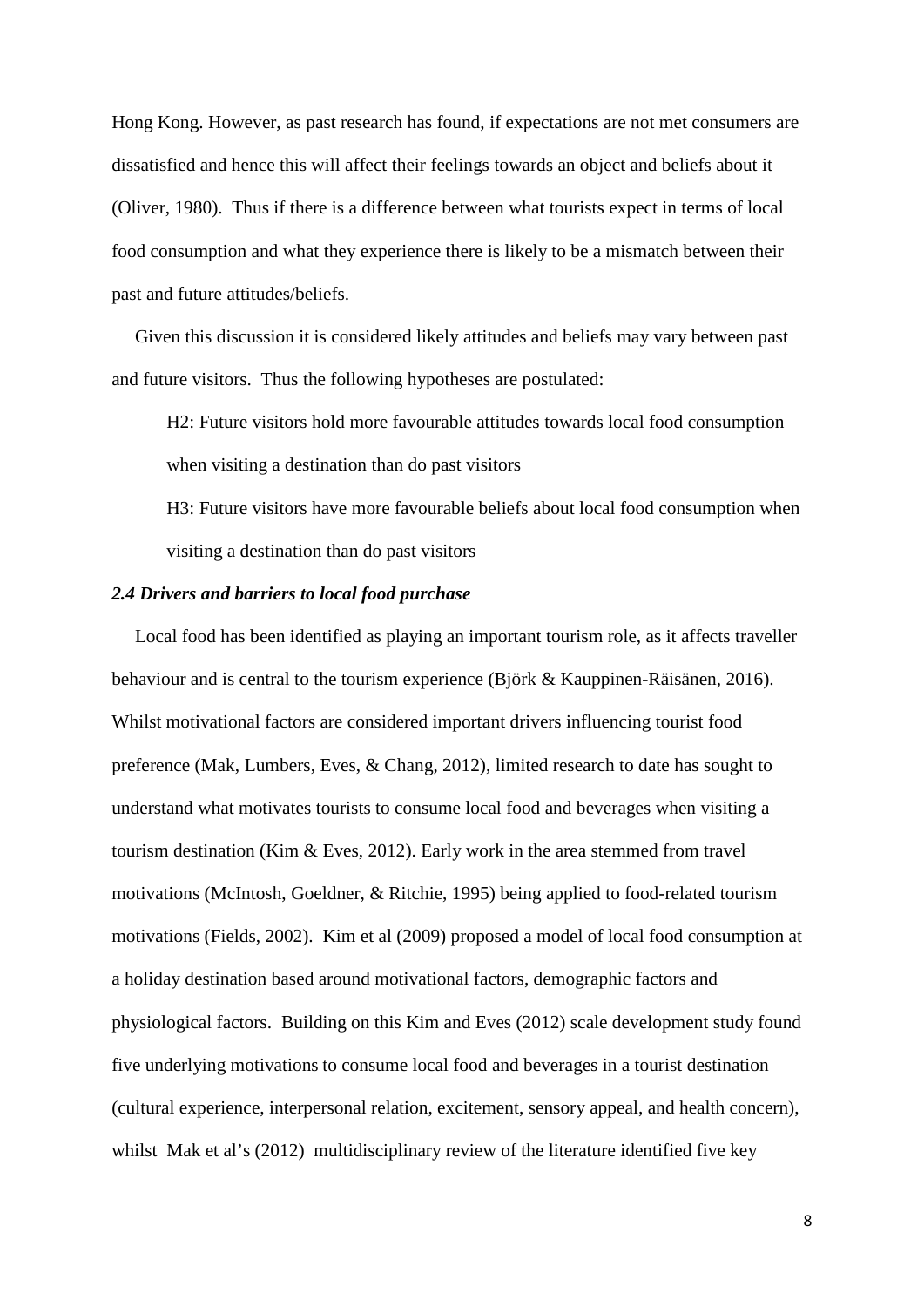dimensions of motivation underlying tourist food consumption (symbolic, obligatory, contrast, extension, and pleasure). Whilst these past studies have overviewed relevant literature and employed a range of research methods it is recognised that additional exploration is required through different approaches and research lenses to further identify the range of drivers and barriers influencing this behaviour (Kim & Eves, 2012) and whether they differ between intended and actual behaviour.

 Drawing from the wider food consumption literature an increasing interest in local food can be seen with key drivers of purchasing including better taste, supporting local producers, freshness and better quality (IGD, 2012; Kemp, Insch, Holdsworth, & Knight, 2010; Megicks, Memery, & Angell, 2012). Indeed in the context of tourism and local food, key drivers for tourists to purchase local food include supporting the local economy, helping the local environment (MAFF, 2000), as well as being fresh, healthy and wholesome (MAFF, 2000; Mynttinen, Logrén, Särkkä-Tirkkonen, & Rautiainen, 2015). Furthermore, flavour and taste have been identified as tourist motivations for travel and food consumption and these have been linked to local food consumption (Boniface, 2003; Kim & Eves, 2012).

 The wider food consumption literature also identifies barriers to local food consumption, with these revolving around factors relating to product distractors e.g., limited range, not clearly labelled, and buying inconvenience e.g., time consuming, requires extra effort (Chambers, Lobb, Butler, Harvey, & Traill, 2007; Megicks et al, 2012). Similarly in a tourism setting barriers to local food consumption tend to arise from difficulty in identifying local foods, lack of information (Birch & Memery, 2015; Mgonja et al, 2017), lack of awareness, lack of motivation, and lack of opportunity with some people stating it was because they preferred to stick to things they know, and local produce being too expensive (MAFF, 2000).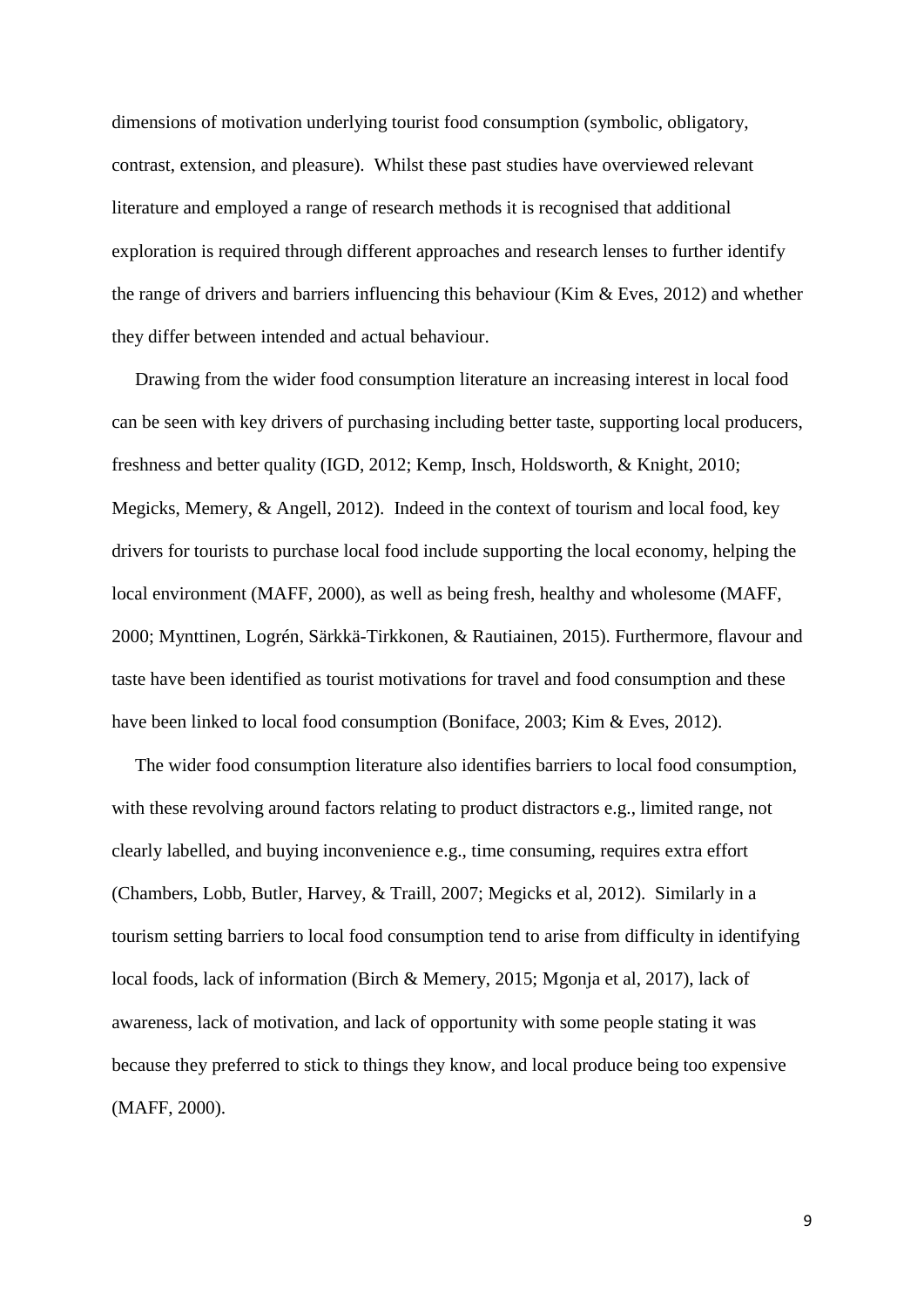Given this discussion, past research indicates similar key drivers and barriers are a consideration for people and the assumption could be made that these will also apply to differing food and drink consumption settings i.e., home, holiday, hence there will be no difference between drivers and barriers to purchase local food whilst visiting a destination. However, Mynttinen et al (2015) found Russian tourists' core motivations to buy local food in Russia were different from their motivations to buy local food whilst holidaying in Finland. Consequently, any perceived trustworthiness of local producers and the traceability aspect of locally produced food, which were found to be significant considerations in Russia, were not mentioned as specific motivators for local food consumption by Russian tourists visiting the South Savo region. This finding may be explained in part by Mak et al (2012) and Sims (2009), who suggested that attitudes towards food and eating are based on a person's environment and circumstances.

 The current study looks to build on food consumption literature to allow further identification of key barriers and drivers of local food consumption in the tourism setting. Identifying both drivers and obstacles that may impede the consumption of local food allows for future strategies to be proposed that support local distribution networks and increase food based tourism. Knowledge in the local food consumption area will be extended through exploring perceived drivers and barriers from the viewpoint of both past and future visitors, so allowing identification of any differences between the two groups which may lead to the hypothesised intention-behaviour gap. Hence the following hypotheses are proposed:

H4: Drivers of local food consumption differ across past and future visitors H5: Barriers to local food consumption differ across past and future visitors.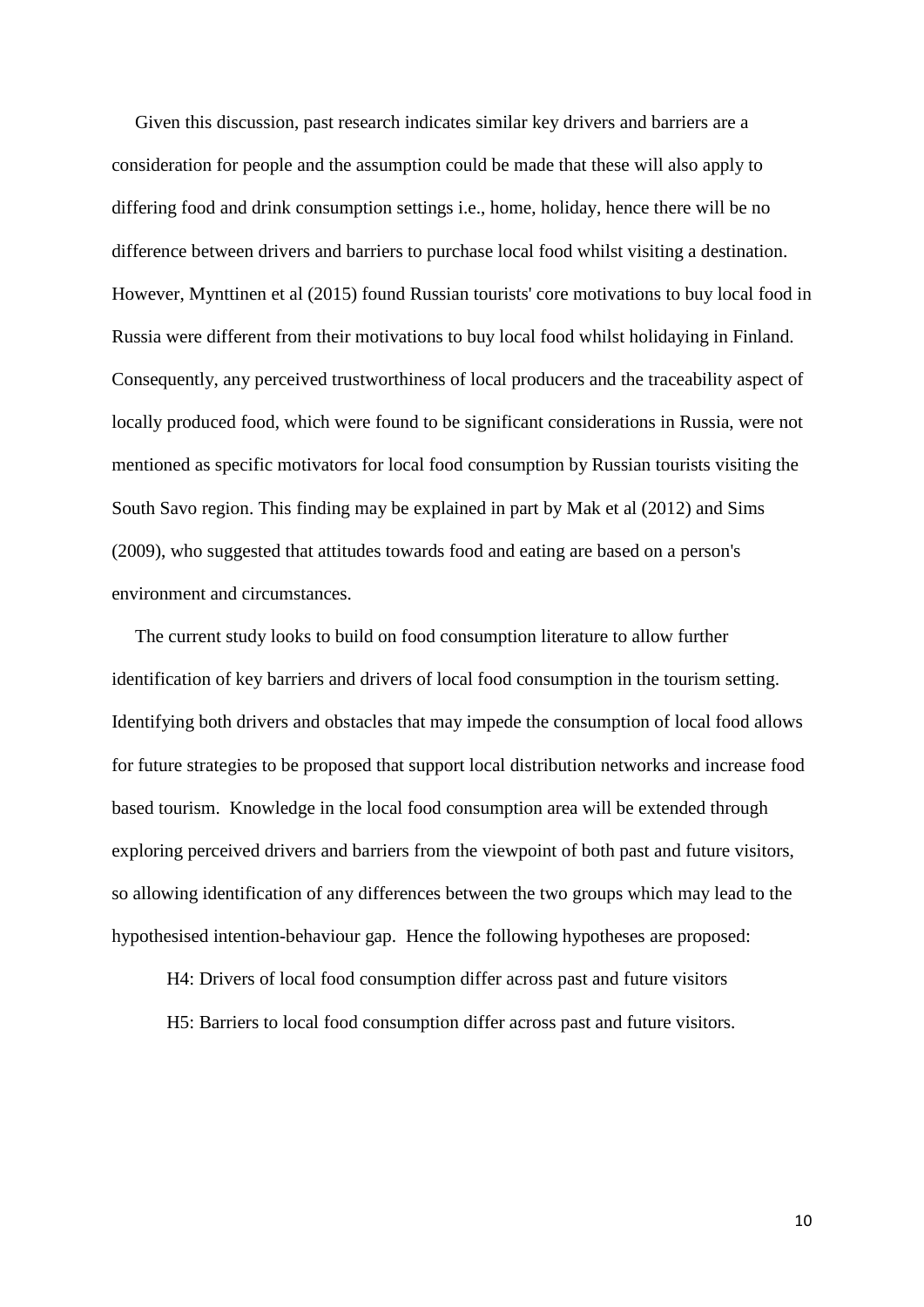#### **3. Methods**

 A quantitative approach was followed for data collection to elicit a broader study with a greater number of respondents than a qualitative approach would allow, and to establish the relationships between the intention to purchase and purchase of local food by tourists at a destination through determining whether the empirical evidence supports the hypotheses proposed. An online survey was administered via a professionally managed online market research company to a consumer panel of 546 past/future visitors to South East Queensland (SEQ). Respondents were screened to ensure they were over 18 years of age and in order for responses to come from those most likely to make the decision on what food to consume it was also a requirement that respondents were the main/joint decision maker for household food purchasing decisions. The survey was administered initially to 50 respondents, which acted as a pilot study to check for correctness of data display, understanding and interpretation of questions and the meaningfulness of results. Results of the pilot study indicated no changes were needed to the survey so full data collection followed. Past visitors (those who had visited SEQ in the past 12 months;  $n = 370$ ) included 90 visitors from other areas of the state of Queensland (24.3%) and 280 visitors from interstate (75.7%); 49.2% of past visitors in the survey were male and 50.8% female. Future visitors (those who planned to visit SEQ in the next 12 months;  $n = 176$ ) included 44 visitors from other areas of the state of Queensland (25.0%) and 132 visitors from interstate (75.0%); 36.9% were male and 63.1% female. The majority of visitors (31.9%) were aged 55 years plus, followed by 25-34 years (22.3%), 35-44 years (20%), then 45-54 years (19.6%) and only 6.2 percent in the 18-24 year age group.

 The survey instrument was informed by the findings of previous studies of local food and beverage (e.g. Megicks et al, 2012; Parker, 2010; SERIO, 2008), and comprised a variety of closed and open-ended questions to capture essential demographic, psychographic and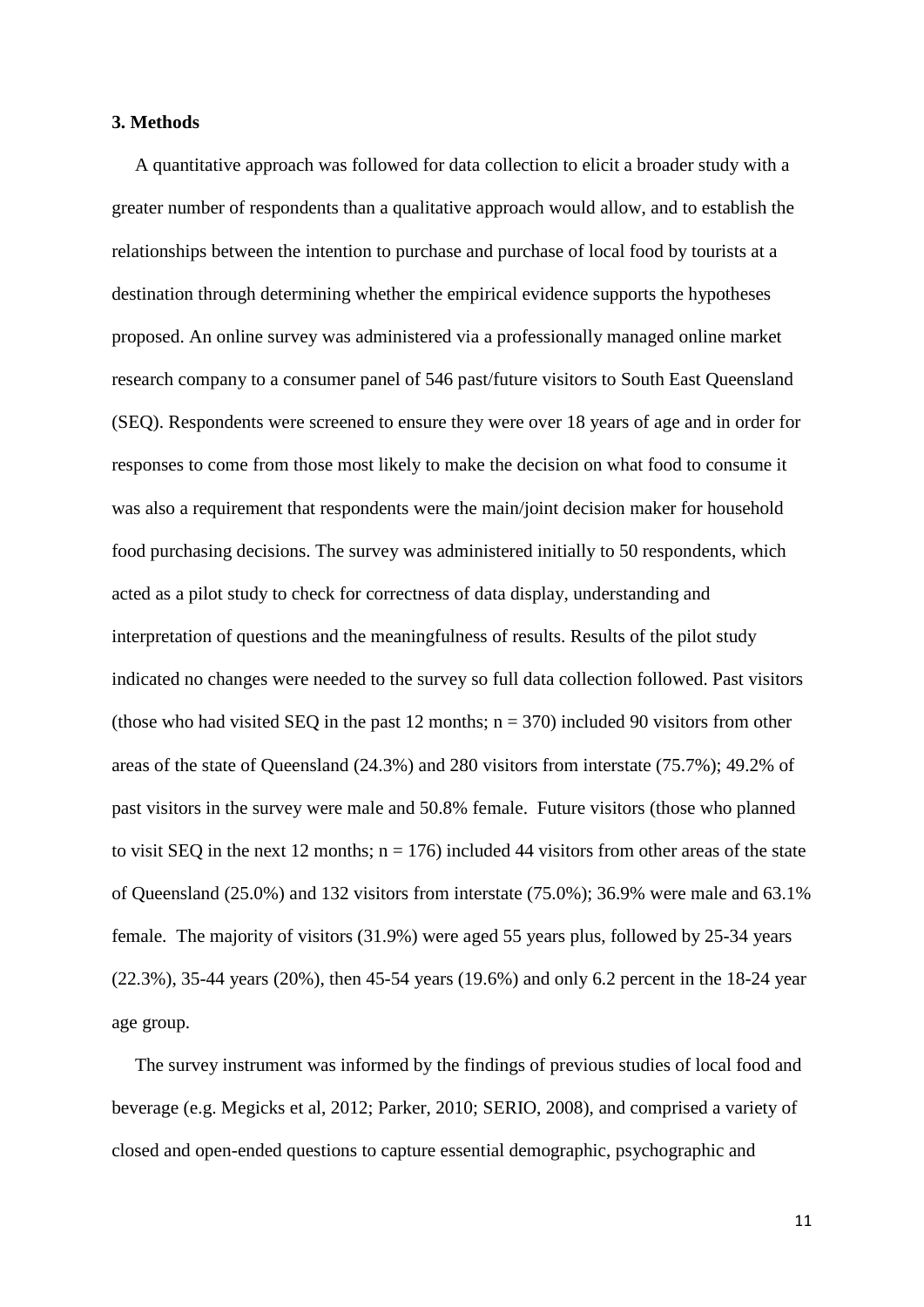behavioural information. Five point frequency and likelihood scales were used to measure purchase frequency by past visitors and purchase intention of future visitors. Seven-point Likert-style questions were used to capture beliefs and attitudes toward local food and the relevance of particular factors (drivers and barriers) when purchasing local food.

# **4. Results**

#### *4.1 Purchasing of local food and drink by visitors (Hypothesis 1)*

 Respondents were asked concerning their purchase intentions (future visitors) or actual purchase (past visitors) of local food while visiting SEQ (Table I).

| <b>Visitor</b>        | <b>Mean</b> | 1      | $\overline{2}$ | 3    | 4    | 5    |
|-----------------------|-------------|--------|----------------|------|------|------|
| Category              | (SD)        | $(\%)$ | $(\%)$         | (%)  | (%)  | (%)  |
| Past Visitor          | 3.3         | 1.1    | 18.1           | 36.5 | 38.1 | 6.2  |
| $(n = 370)$           | (0.9)       |        |                |      |      |      |
| <b>Future Visitor</b> | 3.8         | 0.0    | 8.5            | 27.8 | 43.2 | 20.5 |
| $(n = 176)$           | (0.9)       |        |                |      |      |      |

Table I: Purchase of local food and beverage by past and future visitors

Scales: Past Visitors purchases: 5-point Frequency Scale:  $1 = not at all to 5 = very frequently$ Future Visitors intentions: 5-point Likelihood Scale:  $1 = \text{very unlikely to } 5 = \text{completely likely}$ 

Descriptive statistics were used to analyse intentions and purchase frequency. While, almost two-thirds (63.8%) of future visitors to SEQ indicated that they were "likely" or "very likely" to purchase local food and beverage during their visit, less than half (44.3%) of past visitors reported actually having at least "frequently" done so. Hence, H1 is supported. However, a large proportion of past visitors (36.5%) selected "neither frequently nor infrequently" and it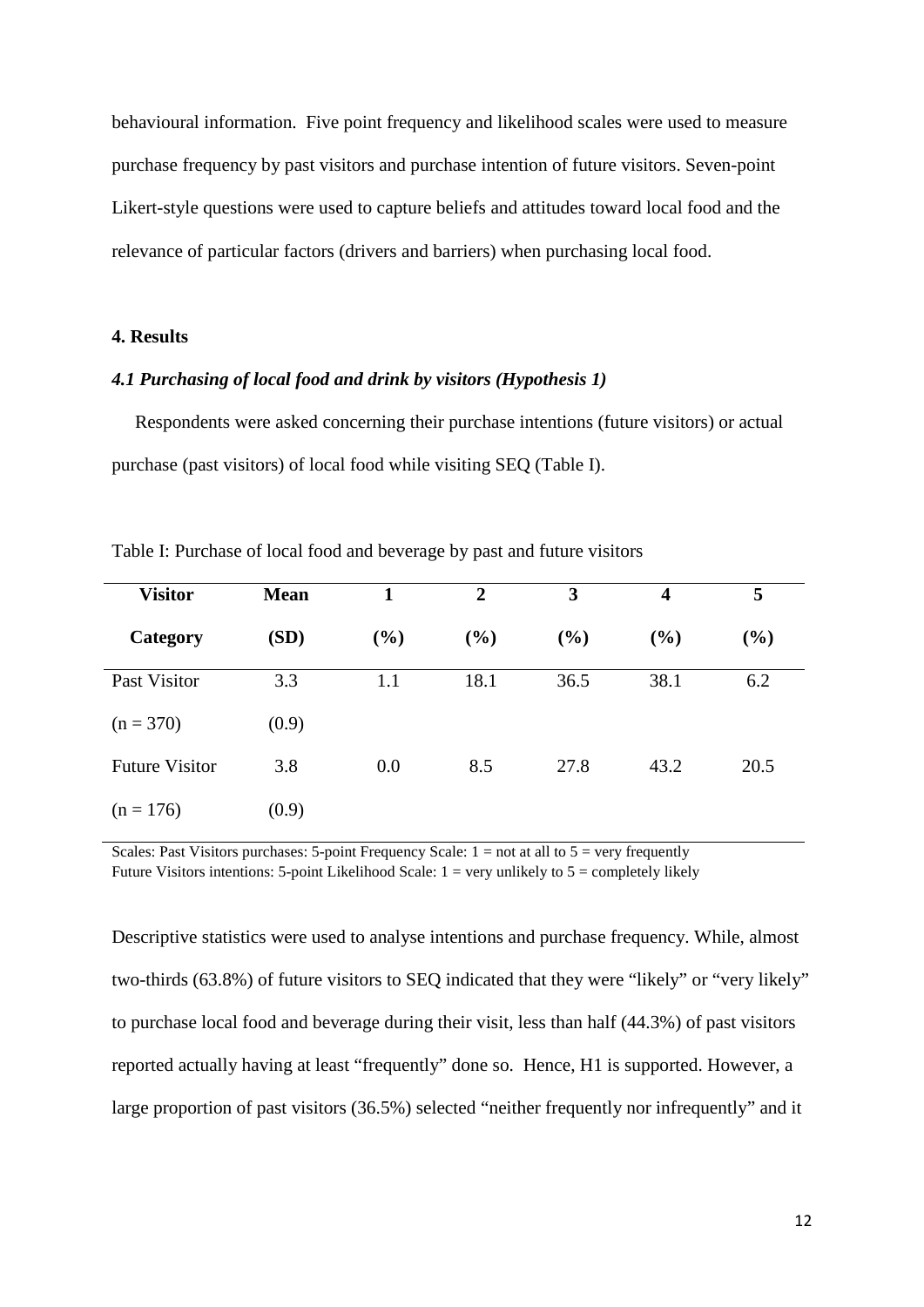is considered that in line with findings from MAFF (2000), this may be due to them not being aware of whether the food and beverage consumed during the visit was local or not.

# *4.2 Attitudes toward local food by visitors (Hypothesis 2)*

 Visitors were asked to indicate levels of agreement to statements designed to investigate attitudes toward local food and drink (Table II).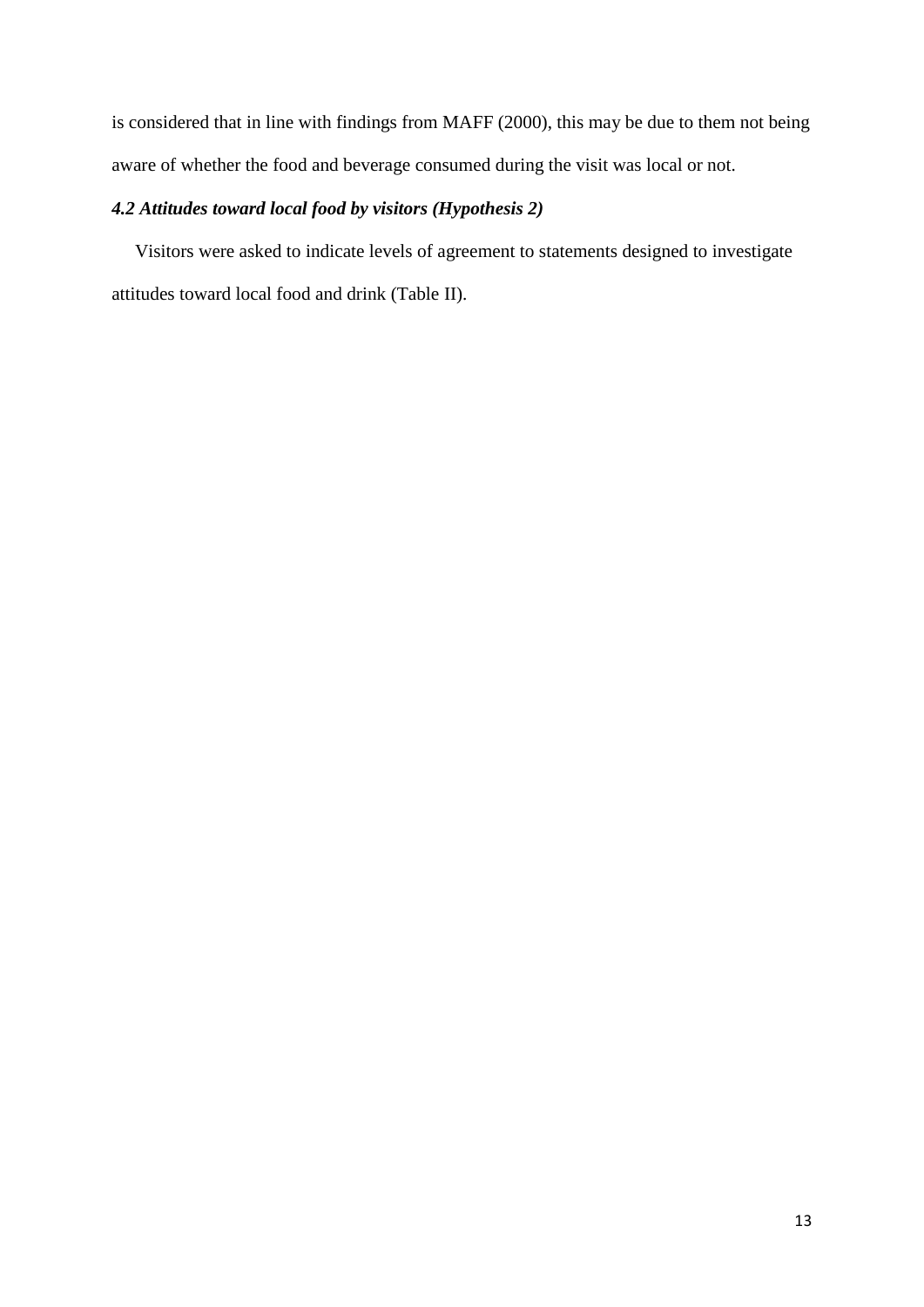Table II: Visitors' attitudes toward local food and drink

|                                                                               | Past     | <b>Future</b> | t-value  | sig     |
|-------------------------------------------------------------------------------|----------|---------------|----------|---------|
| <b>Statement</b>                                                              | visitor  | visitor       |          |         |
|                                                                               | mean(SD) | mean (SD)     |          |         |
| The origin of food and beverage should be clearly identified on menus at      | 5.4(1.3) | 5.3(1.2)      | 0.66     | 0.51    |
| eating out places                                                             |          |               |          |         |
| I am interested in learning about where the local food and beverage I eat     | 5.1(1.3) | 5.0(1.4)      | 0.74     | 0.46    |
| comes from and how it is grown and/or produced                                |          |               |          |         |
| If local food and/or beverage was/is promoted at restaurants; that did/will   | 4.9(1.3) | 5.3(1.3)      | $-3.39$  | $0.01*$ |
| positively influence me to choose those restaurants                           |          |               |          |         |
| Local food and beverage was/should be frequently included on the menus at     | 4.4(1.3) | 5.5(1.2)      | $-9.50$  | $0.00*$ |
| eating out places                                                             |          |               |          |         |
| When selecting from a menu at a local restaurant, I specifically looked/will  | 4.4(1.5) | 4.7(1.4)      | $-2.58$  | $0.01*$ |
| look for local food and beverage to order                                     |          |               |          |         |
| When purchasing food and beverage, I specifically looked/will look for local  | 4.5(1.5) | 4.8(1.4)      | $-1.97$  | $0.05*$ |
| food and beverage to try                                                      |          |               |          |         |
| Local food and beverage was/should be clearly marketed as coming from the     | 4.2(1.4) | 5.5(1.2)      | $-10.93$ | $0.00*$ |
| local area                                                                    |          |               |          |         |
| Local food and beverage was/should be readily available at the places where I | 4.3(1.3) | 5.5(1.1)      | $-10.58$ | $0.00*$ |
| shopped/shop in the local area                                                |          |               |          |         |
| Local food and beverage was/should be branded and easily recognisable         | 4.1(1.3) | 5.5(1.2)      | $-11.81$ | $0.00*$ |
| Eating and drinking local food and beverage did or could make my visit more   | 4.9(1.3) | 5.0(1.3)      | $-1.07$  | 0.29    |
| enjoyable                                                                     |          |               |          |         |

\* Significant difference between means ( $p = < 0.05$ ).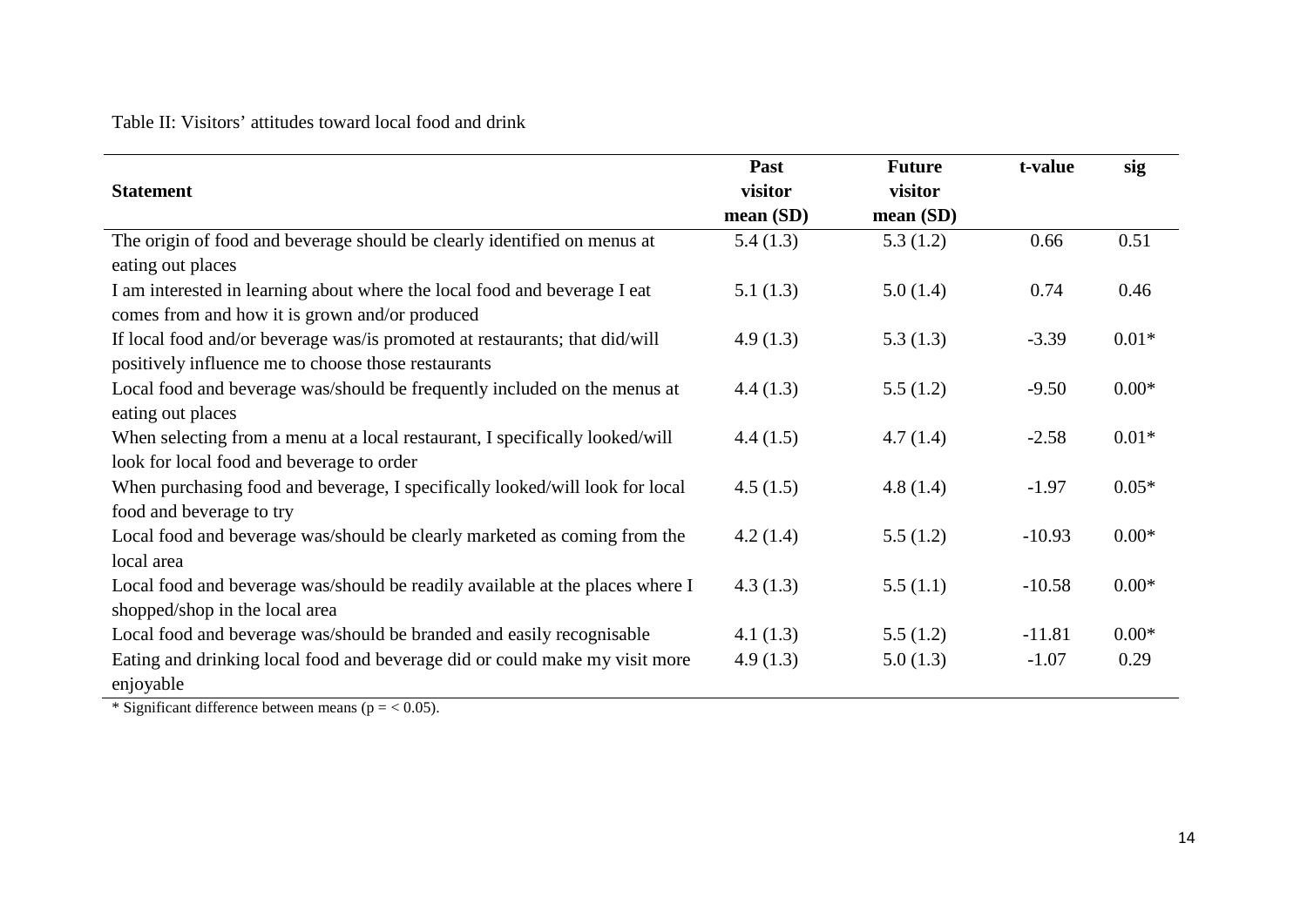Independent t-tests were used to test for mean differences across the two groups. In general, past visitors held less favourable attitudes towards local food and beverage than future visitors (t = -6.046, df = 544, p = 0.00). Hence, H2 is supported. However, the majority of both past (74.1%) and future (73.3%) visitors agreed that "the origin of food and beverage should be clearly identified on menus at eating out places" and almost two-thirds of past (65.1%) and future (59.7%) visitors indicated that they are interested in learning about where the local food and beverage they eat comes from.

 Differences in attitudes among past and future visitors were evident with respect to whether they would specifically look for or select local food. Past visitors (61.1%) were less likely to agree than future visitors (66.5%) that if local food or beverage was promoted at local restaurants that it did/would positively influence them to choose those restaurants ( $t = -$ 3.39,  $p = 0.01$ ) indicating a likely gap between intentions and actual behaviour. This may partially be due to local food not being included on menus. Indeed, less than half of past (44.1%) visitors agreed that local food and beverage was frequently included on menus at eating out places, while 77.8% of future visitors agreed that local food should be included on menus (t= -9.50,  $p = 0.00$ ). Past visitors (46.5%) were also less likely to agree than future visitors (51.7%) that when selecting from a menu at a restaurant during their visit they did or would "specifically" look for local food and beverage to order  $(t = -2.58, p = 0.01)$ . Moreover, past visitors (51.4%) were slightly less likely to agree than future visitors (54.5%) that when purchasing food and beverage during their visit they did/would specifically look for local food and beverage to try (t = -1.97,  $p = 0.05$ ).

 In further explaining the intention-purchase gap, more than three-quarters of future visitors (78.4%) strongly agreed that local food and beverage should be clearly marketed as being local, while only 37.6% of past visitors agreed that local food had been clearly marketed as local (t = -10.93,  $p = 0.00$ ). Likewise, while the majority of future visitors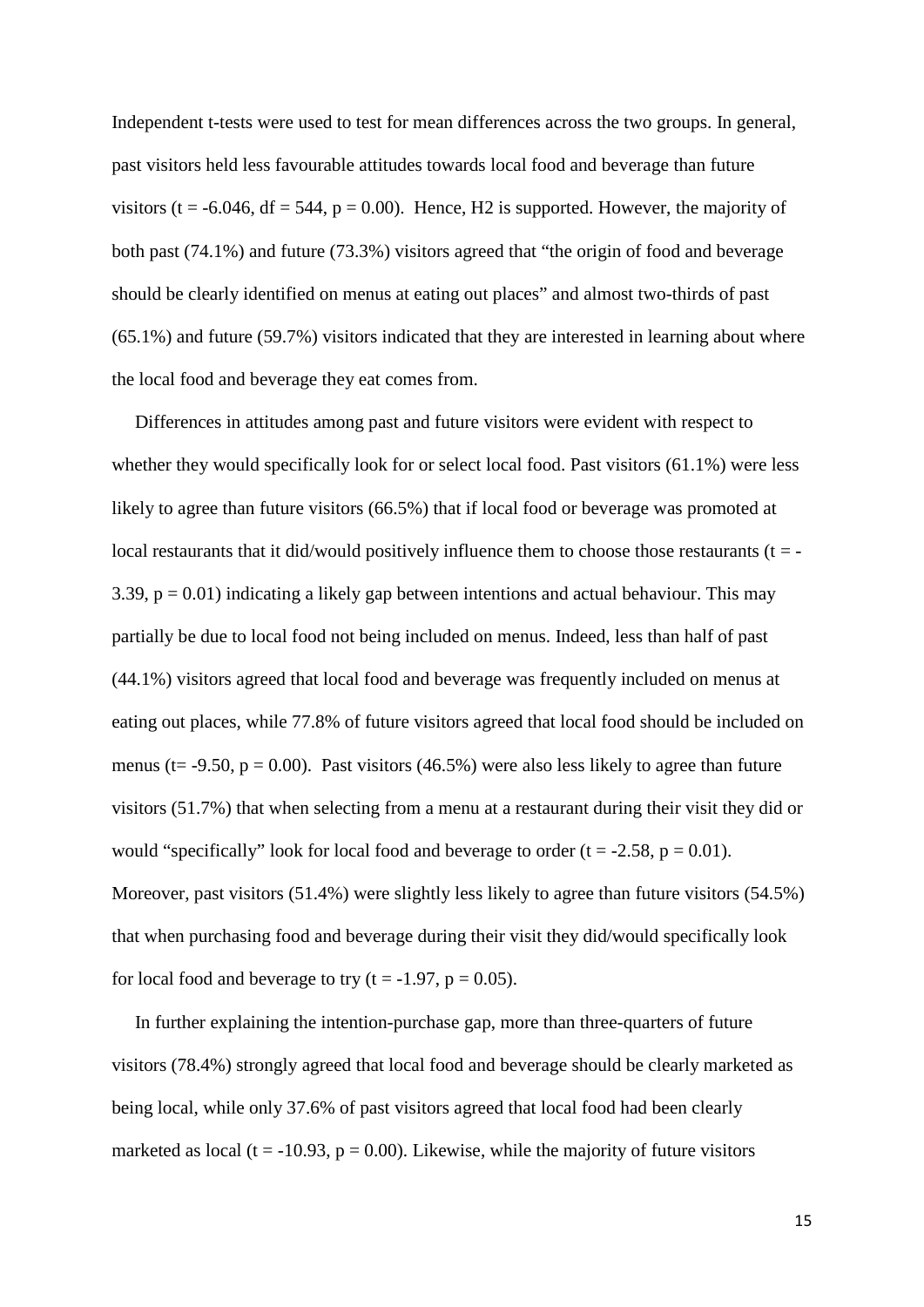(76.7%) agreed that local food and beverage should be branded and easily recognisable, only about one-third (34.3%) of past visitors agreed that it had been (t =  $-11.81$ , p = 0.00). Moreover, while the majority of future visitors (76.7%) agreed that local food and beverage should be readily available, significantly fewer past visitors (41.1%) agreed that local food had been readily available ( $t = -10.58$ ,  $p = 0.00$ ). Hence, while nearly two thirds of future (59.7%) and past (60.3%) visitors agreed that eating and drinking local food and beverage could or did make their visit more enjoyable, it appears that poor marketing and lack of distribution may have led to an intention-behaviour gap with respect to consumption of local food by visitors.

# *4.3 Beliefs about local food by visitors (Hypothesis 3)*

 Respondents were asked about their beliefs regarding purchasing local food and drink (Table III).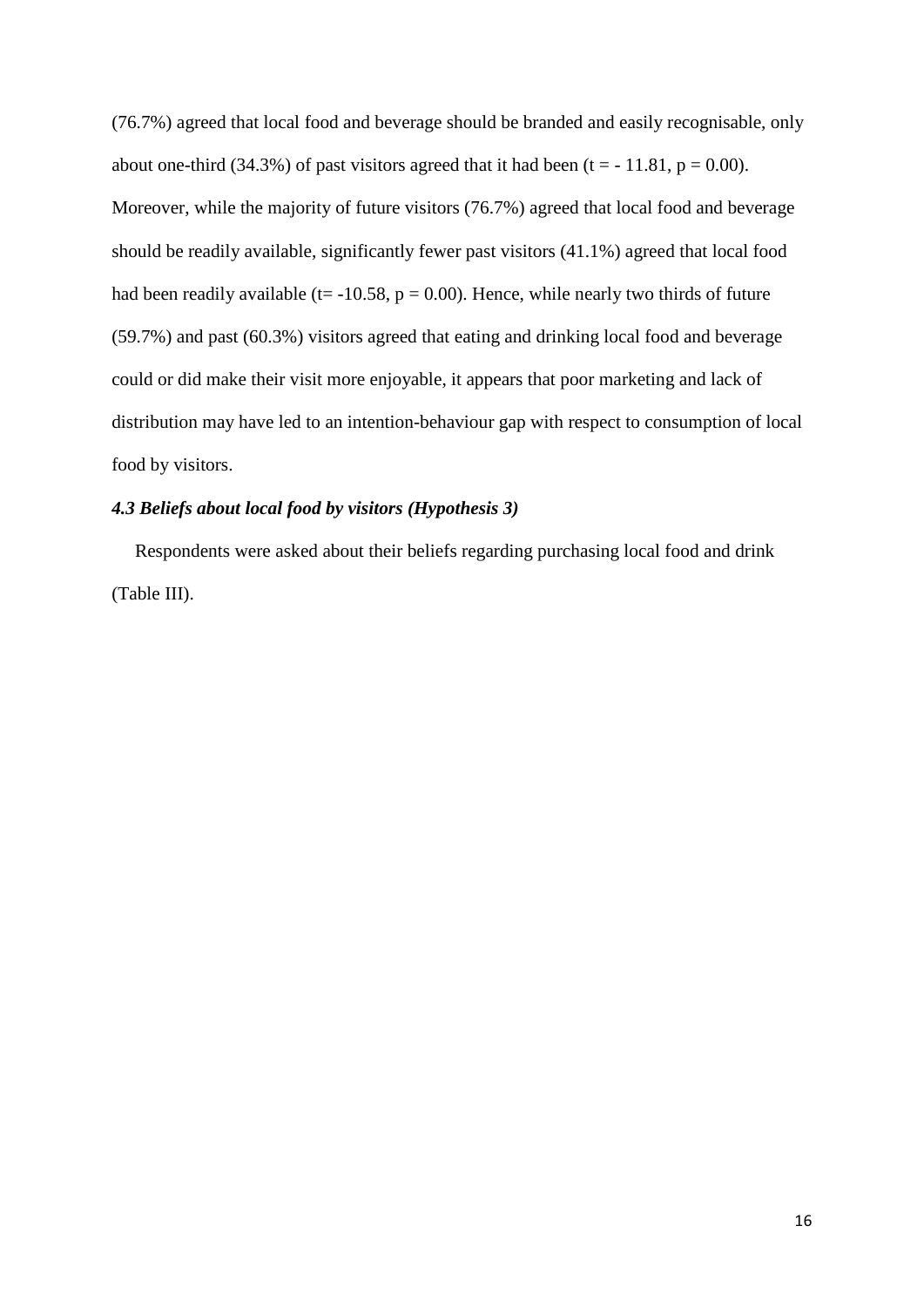# Table III: Visitors' beliefs about purchasing local food and beverage

| <b>Statement</b>                                                                                                        | Past     | <b>Future</b> | t-value | <b>Sig</b> |
|-------------------------------------------------------------------------------------------------------------------------|----------|---------------|---------|------------|
|                                                                                                                         | visitor  | visitor       |         |            |
|                                                                                                                         | mean(SD) | mean $(SD)$   |         |            |
| Overall, I feel that I should try local food and beverage when visiting SEQ                                             | 5.5(1.2) | 5.6(1.2)      | $-0.78$ | 0.43       |
| Buying local food and beverage when visiting SEQ would be favourable                                                    | 5.3(1.1) | 5.5(1.1)      | $-1.79$ | 0.08       |
| I would feel good if I bought local food and beverage when visiting SEQ                                                 | 5.2(1.1) | 5.5(1.1)      | $-2.63$ | $0.01*$    |
| People who are important to me would approve of me buying local food and<br>beverage when visiting SEQ                  | 5.0(1.3) | 5.2(1.2)      | $-1.93$ | $0.05*$    |
| Buying local food and beverage when visiting SEQ would be easy<br>* significant difference between means $(n - z)$ 0.5) | 4.9(1.2) | 5.2(1.1)      | $-2.03$ | $0.04*$    |

significant difference between means ( $p = < 0.05$ ).

Both past (81.4%) and future (79.0%) visitors agreed that they should try local food and beverage when visiting South East Queensland, and that to do so would be favourable. However, future visitors (75.6%) were more likely to agree than past visitors (69.7%) that they would 'feel good' if they bought local food and beverage when visiting  $(t = -2.63, p = 0.01)$ . Moreover, future visitors (65.3%) were more likely to agree than past visitors (57.0%) that people who are important to them would approve of them buying local food and beverage when visiting ( $t = -1.93$ ,  $p =$ 0.05). Future visitors (67.0%) were also more likely to agree that buying local food and beverage when visiting would be easy than past visitors  $(60.8\%)$  (t = -2.03, p = 0.04). Hence, H3 is also supported, with future visitors holding more favourable beliefs toward local food than past visitors.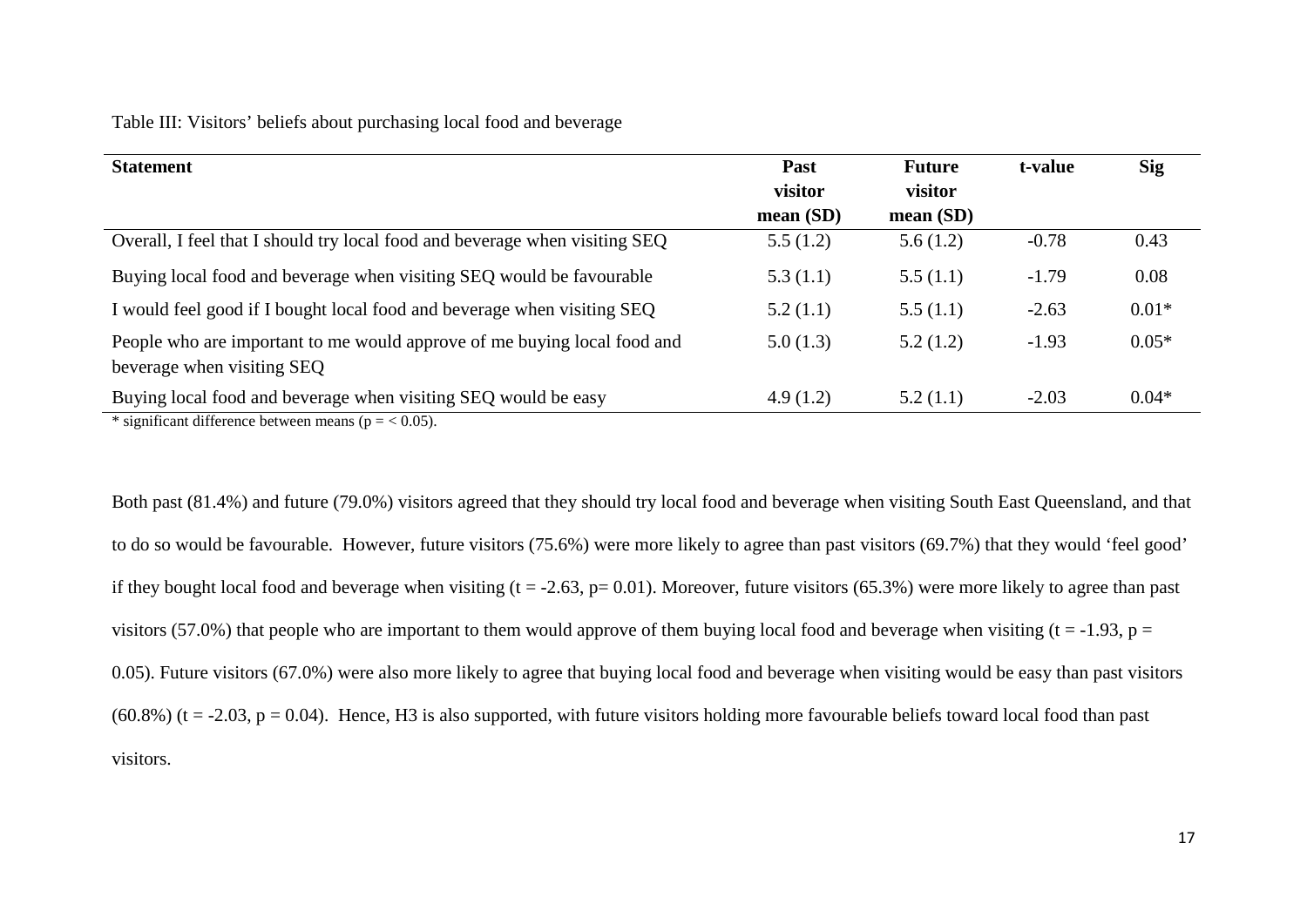#### *4.4 Drivers for local food consumption by visitors (Hypothesis 4)*

 To explore motivations toward local food consumption, respondents were asked to indicate the extent to which they agreed or disagreed that they are or would be willing to purchase local food and beverage based on a range of specific attributes. To ensure the identification of determinant drivers, only past visitors who had indicated they had eaten local food more than 'infrequently' during their visit ( $n = 299$ ) and future visitors who indicated that they intended to purchase local food and beverage more than 'infrequently' during their visit ( $n = 161$ ) were included. Thus, results for future visitors represent purchasing intentions (and thus potentially represent their expectations) while for past visitors they represent actual purchasing behaviour (and thus potentially reflect perceptions of performance).

 In general, future visitors were more likely to agree than past visitors that the majority of drivers measured in this study would influence them to purchase local food (Table IV). Hence, H4 is supported with drivers varying across past and future visitors, most likely as a result of an expectations-performance gap (Figure I).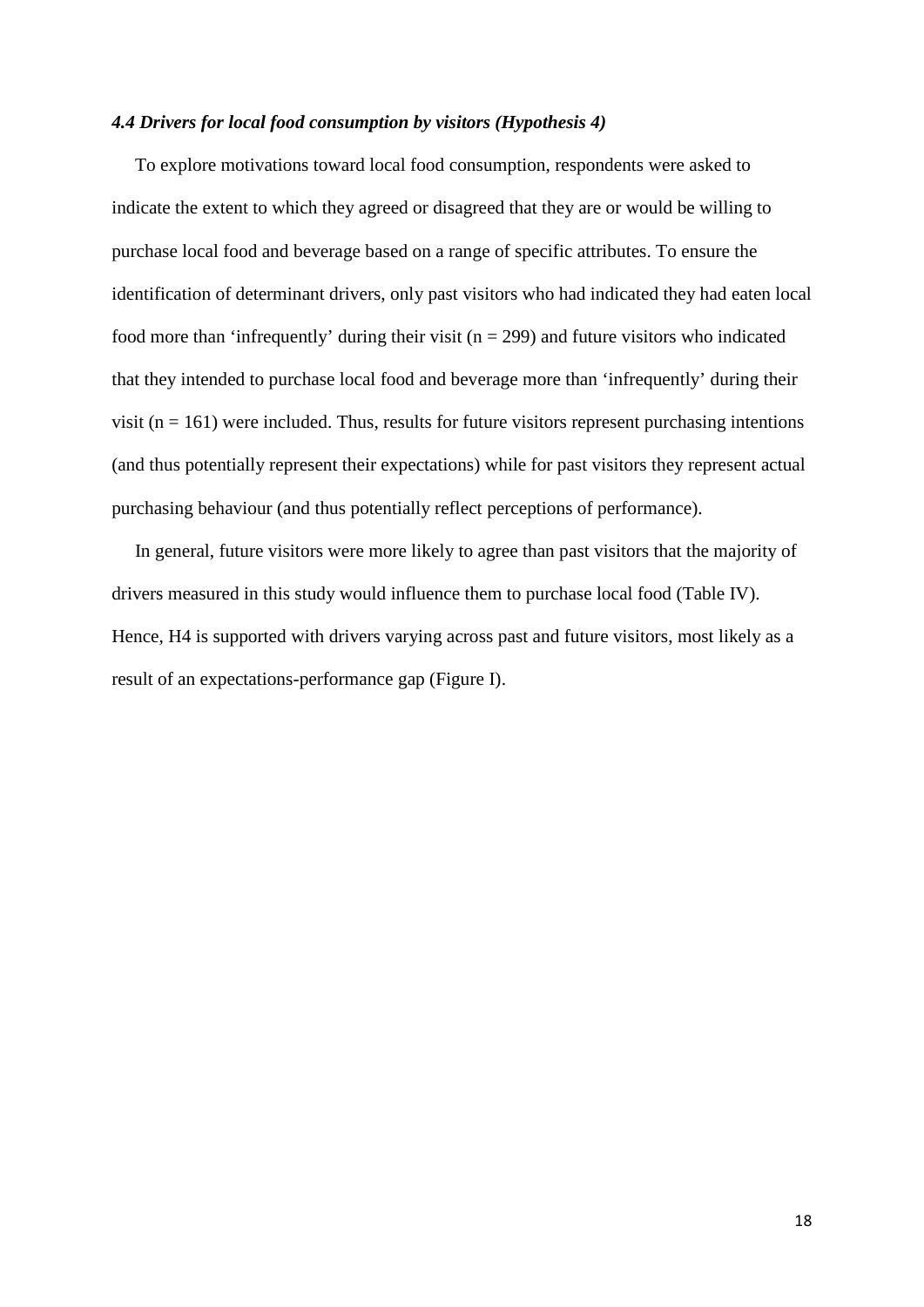Table IV: Drivers of visitors' willingness to purchase local food and beverage

| I was willing to/will purchase                                          | <b>Cronbach</b> | <b>Total</b> | Past                           |           | <b>Future</b>                  |           | t-value | sig     |
|-------------------------------------------------------------------------|-----------------|--------------|--------------------------------|-----------|--------------------------------|-----------|---------|---------|
| SEQ local food and beverage<br>during my visit to the region<br>because | <b>Alpha</b>    | <b>Mean</b>  | <b>Visitors</b><br>$(n = 299)$ |           | <b>Visitors</b><br>$(n = 161)$ |           |         |         |
|                                                                         |                 |              | Mean (SD)                      | $%$ agree | Mean (SD)                      | $%$ agree |         |         |
| <b>Support Local</b>                                                    | 0.87            | 5.5          |                                |           |                                |           |         |         |
| Support local community                                                 |                 | 5.7          | 5.6(1.1)                       | 81.3      | 5.9(1.1)                       | 83.2      | $-2.32$ | $0.02*$ |
| Support local producers                                                 |                 | 5.6          | 5.6(1.2)                       | 82.9      | 5.6(1.1)                       | 80.7      | 0.50    | 0.62    |
| Support local retailers                                                 |                 | 5.3          | 5.5(1.1)                       | 80.9      | 4.9(1.3)                       | 52.2      | 5.36    | $0.00*$ |
| <b>Intrinsic Qualities</b>                                              | 0.92            | 5.5          |                                |           |                                |           |         |         |
| Fresh                                                                   |                 | 5.7          | 5.7(1.1)                       | 86.6      | 5.6(1.1)                       | 85.1      | 1.08    | 0.24    |
| Tastes good                                                             |                 | 5.6          | 5.6(1.1)                       | 84.6      | 5.8(1.1)                       | 84.5      | $-1.76$ | 0.08    |
| In season                                                               |                 | 5.5          | 5.5(1.1)                       | 81.6      | 5.6(1.1)                       | 80.7      | $-1.50$ | 0.13    |
| Healthy                                                                 |                 | 5.5          | 5.3(1.1)                       | 76.3      | 5.8(1.0)                       | 84.5      | $-4.25$ | $0.00*$ |
| Good appearance                                                         |                 | 5.5          | 5.4(1.1)                       | 77.9      | 5.7(1.0)                       | 82.6      | $-2.84$ | $0.01*$ |
| <b>Premium Value Product</b>                                            | 0.88            | 5.3          |                                |           |                                |           |         |         |
| High quality                                                            |                 | 5.5          | 5.4(1.1)                       | 79.6      | 5.8(1.0)                       | 86.3      | $-3.86$ | $0.00*$ |
| Best available                                                          |                 | 5.3          | 5.6(1.1)                       | 68.6      | 5.6(1.1)                       | 83.9      | $-4.19$ | $0.00*$ |
| Good value for money                                                    |                 | 5.2          | 5.0(1.2)                       | 65.6      | 5.6(1.1)                       | 82.6      | $-4.90$ | $0.00*$ |
| Reputation                                                              |                 | 5.1          | 5.0(1.2)                       | 63.5      | 5.4(1.1)                       | 74.5      | $-3.16$ | $0.01*$ |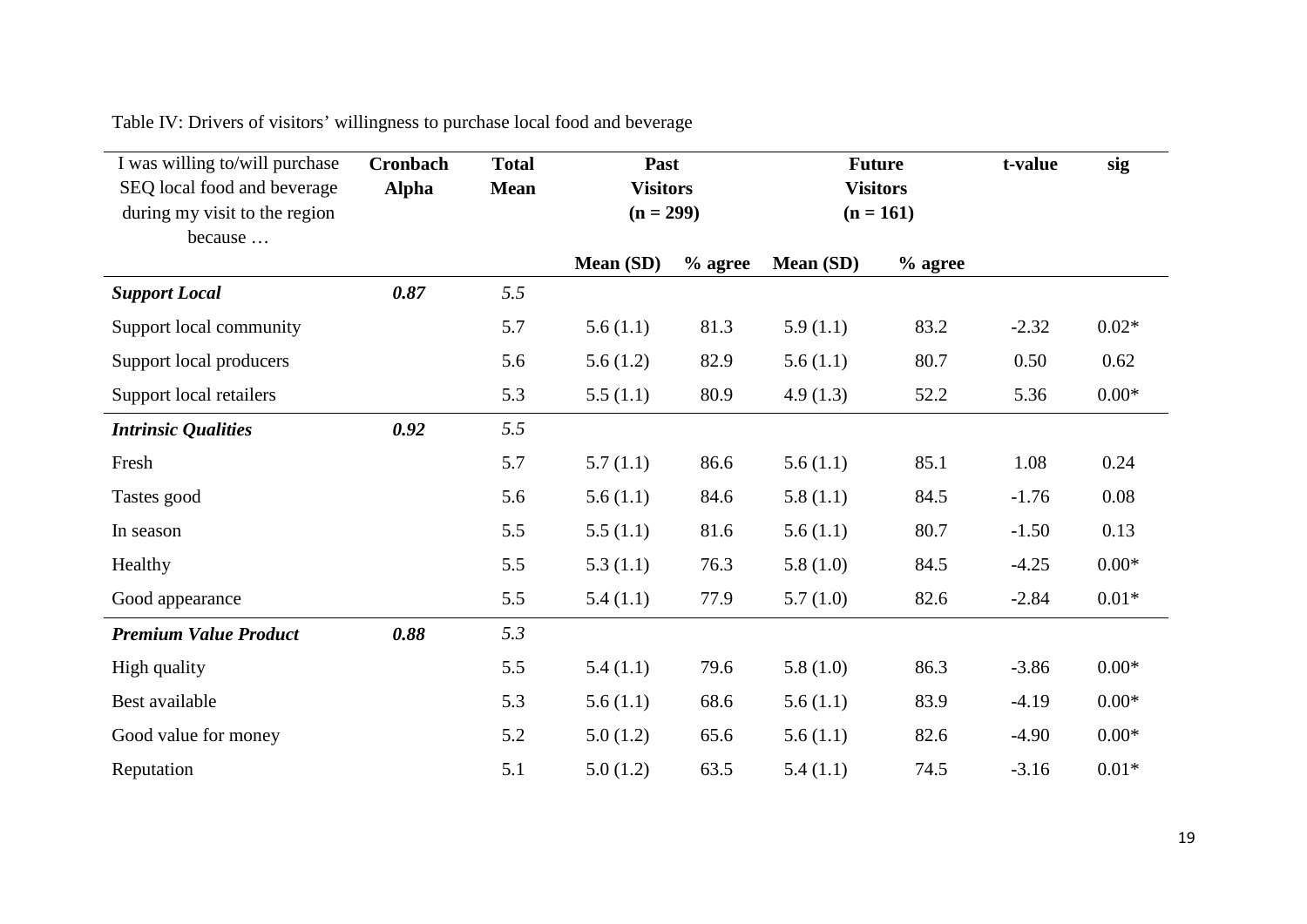| <b>Traceability and Provenance</b>          | 0.84 | 5.3 |          |      |          |      |         |         |
|---------------------------------------------|------|-----|----------|------|----------|------|---------|---------|
| I know where it comes from                  |      | 5.4 | 5.2(1.1) | 72.6 | 5.6(1.1) | 76.4 | $-2.99$ | $0.01*$ |
| Traditional to the region                   |      | 5.4 | 5.2(1.2) | 68.9 | 5.7(1.1) | 82.6 | $-4.84$ | $0.00*$ |
| Authentic or original                       |      | 5.2 | 5.2(1.1) | 73.9 | 5.2(1.1) | 70.8 | $-0.19$ | 0.85    |
| Like the connection with local<br>producers |      | 5.2 | 5.3(1.2) | 73.2 | 5.0(1.3) | 59.6 | 2.51    | $0.01*$ |
| <b>Purity</b>                               | 0.90 | 5.2 |          |      |          |      |         |         |
| Natural                                     |      | 5.4 | 5.2(1.1) | 71.6 | 5.8(1.0) | 83.2 | $-4.89$ | $0.00*$ |
| Free from preservatives                     |      | 5.3 | 4.9(1.2) | 55.5 | 6.0(1.1) | 88.8 | $-9.51$ | $0.00*$ |
| I can trust it                              |      | 5.3 | 5.1(1.2) | 68.9 | 5.6(1.1) | 81.4 | $-4.62$ | $0.00*$ |
| Safe                                        |      | 5.2 | 5.1(1.2) | 62.2 | 5.6(1.0) | 84.5 | $-4.52$ | $0.00*$ |
| Free from chemicals                         |      | 4.9 | 4.7(1.2) | 62.2 | 5.4(1.2) | 84.5 | $-5.82$ | $0.00*$ |
| Organic                                     |      | 4.9 | 4.5(1.4) | 43.1 | 5.7(1.0) | 82.6 | $-9.54$ | $0.00*$ |
| Sustainability                              | 0.85 | 5.2 |          |      |          |      |         |         |
| Reduces food miles                          |      | 5.3 | 5.2(1.3) | 67.6 | 5.4(1.2) | 75.2 | $-1.95$ | $0.05*$ |
| Reduces packaging                           |      | 5.2 | 4.8(1.3) | 54.5 | 5.9(1.1) | 87.0 | $-8.95$ | $0.00*$ |
| Sustainable                                 |      | 5.1 | 5.1(1.2) | 63.9 | 5.2(1.1) | 67.7 | $-1.10$ | 0.27    |
| <b>Environmentally friendly</b>             |      | 5.0 | 4.9(1.2) | 58.2 | 5.3(1.1) | 71.4 | $-3.88$ | $0.00*$ |
| <b>Hedonic Motivations</b>                  | 0.83 | 5.1 |          |      |          |      |         |         |
| Makes me feel good                          |      | 5.3 | 5.1(1.2) | 66.2 | 5.7(1.1) | 80.7 | $-5.33$ | $0.00*$ |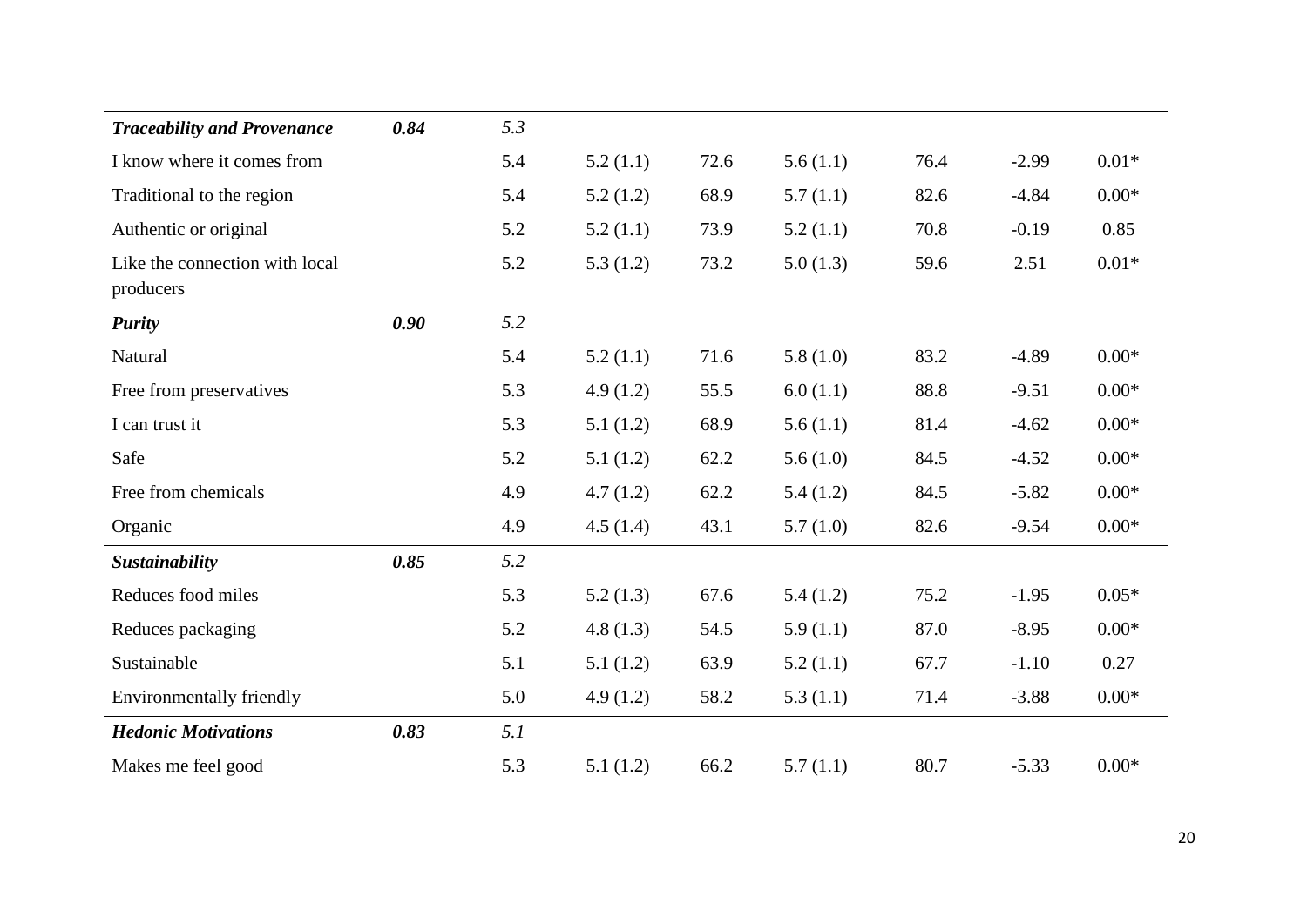| Treat                                       |      | 5.3 | 5.1(1.2) | 67.2 | 5.6(1.1) | 82.0 | $-4.49$  | $0.00*$ |
|---------------------------------------------|------|-----|----------|------|----------|------|----------|---------|
| Interesting and/or novel                    |      | 5.2 | 4.9(1.2) | 59.2 | 5.8(1.0) | 83.2 | $-8.32$  | $0.00*$ |
| <b>Marketing and Distribution</b>           | 0.80 | 4.9 |          |      |          |      |          |         |
| Widely available                            |      | 5.0 | 4.9(1.2) | 59.9 | 5.4(1.2) | 72.0 | $-4.20$  | $0.00*$ |
| Branded and easily<br>recognisable as local |      | 5.0 | 4.8(1.3) | 57.5 | 5.3(1.2) | 68.3 | $-4.04$  | $0.00*$ |
| Promoted nationally                         |      | 4.6 | 4.3(1.2) | 34.1 | 5.2(1.2) | 67.1 | $-7.71$  | $0.00*$ |
| <b>Ethical Issues</b>                       | 0.70 | 4.7 |          |      |          |      |          |         |
| Considers animal welfare                    |      | 4.8 | 4.3(1.2) | 31.1 | 5.6(1.1) | 80.1 | $-10.51$ | $0.00*$ |
| Ethical                                     |      | 4.7 | 4.7(1.3) | 48.8 | 4.8(1.2) | 50.3 | $-0.34$  | 0.74    |
| Feel guilty if I do not                     |      | 4.2 | 3.7(1.5) | 26.1 | 5.1(1.1) | 64.6 | $-10.14$ | $0.00*$ |

\* Significant difference between means ( $p = / < 0.05$ ).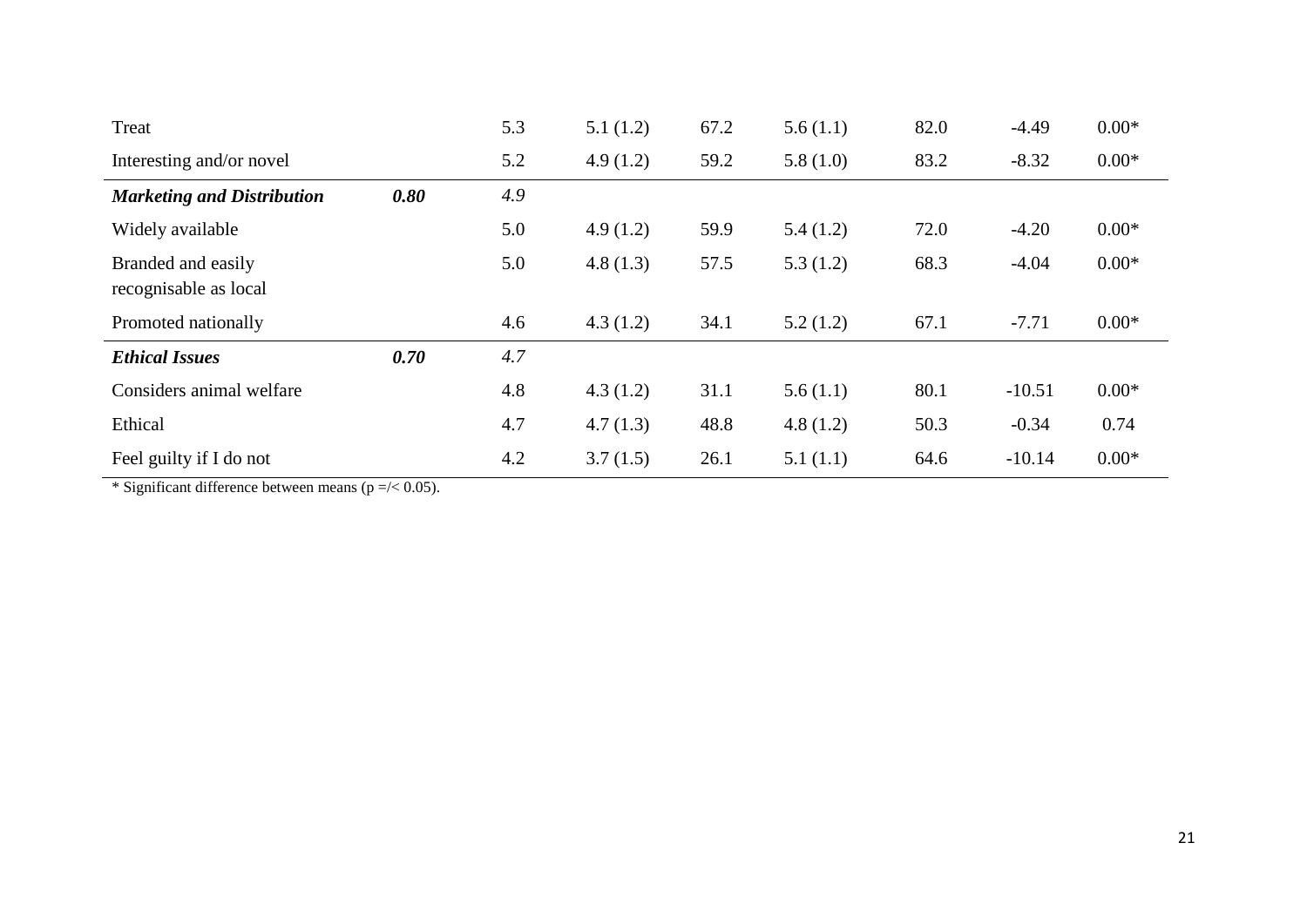

**Figure I: Past and future visitors drivers to purchase local food and beverage**

#### *4.5 Barriers to local food consumption by visitors (Hypothesis 5)*

 To identify determinant barriers, only past visitors who indicated that they had purchased local foods infrequently while visiting SEQ ( $n=71$ ) and future visitors ( $n = 15$ ) who indicated it was unlikely they would purchase local foods while visiting SEQ, were asked reasons for non-purchasing. Hence, the small number of future visitors reporting on barriers  $(n = 15)$ means only inferences can be made about future visitors' perceptions of barriers and any differences across visitor groups.

 Overall, past visitors were more likely to agree than future visitors that many of the barriers measured in this study would prevent them from purchasing local food (Table V). Hence, H5 is supported with barriers varying across past and future visitors, most likely as a result of an expectations-performance gap (Figure II).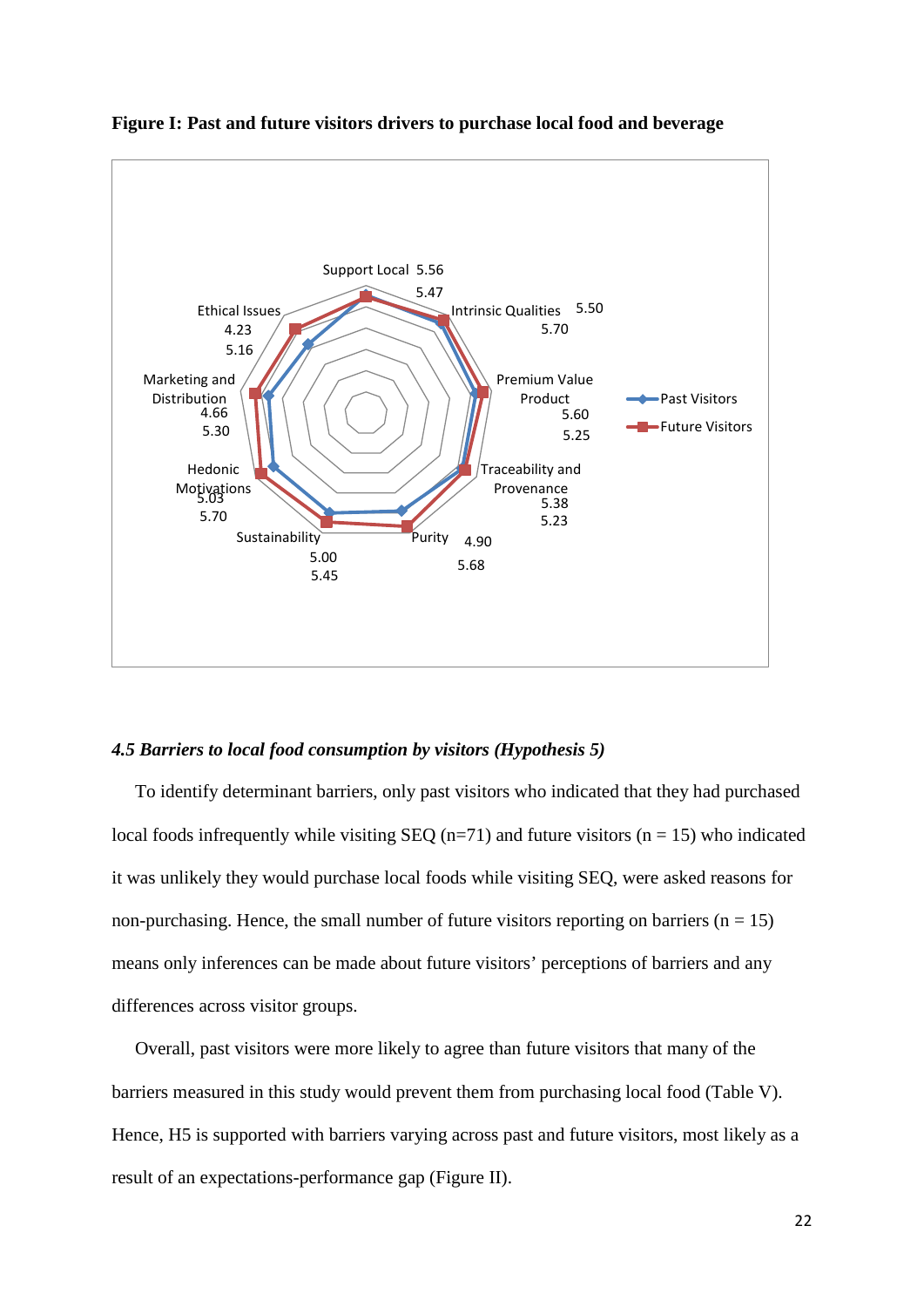Table V: Barriers to visitors' willingness to purchase local food and beverage

| I was NOT willing to/will not purchase                    | Cronbach<br><b>Alpha</b> | <b>Total</b><br><b>Mean</b> | Past<br><b>Visitors</b> |           | <b>Future</b><br><b>Visitors</b> | t-value   | sig     |         |
|-----------------------------------------------------------|--------------------------|-----------------------------|-------------------------|-----------|----------------------------------|-----------|---------|---------|
| local food and beverage during my visit to<br>SEQ because |                          |                             | $(n = 71)$              |           | $(n = 15)$                       |           |         |         |
|                                                           |                          |                             | Mean (SD)               | $%$ agree | <b>Mean (SD)</b>                 | $%$ agree |         |         |
| <b>Lack of Marketing</b>                                  | 0.71                     | 4.5                         |                         |           |                                  |           |         |         |
| Information on where to find it is not<br>available       |                          | 4.9                         | 4.9(1.1)                | 63.4      | 5.1(0.9)                         | 73.3      | $-0.64$ | 0.52    |
| Not well promoted                                         |                          | 4.7                         | 4.8(1.2)                | 60.6      | 4.5(0.8)                         | 60.0      | 0.77    | 0.45    |
| Not well labelled                                         |                          | 4.6                         | 4.5(1.1)                | 52.1      | 4.9(1.0)                         | 60.0      | $-1.45$ | 0.15    |
| Not clearly branded as local                              |                          | 4.6                         | 4.6(1.2)                | 47.9      | 4.5(1.1)                         | 46.7      | 0.13    | 0.90    |
| Not well packaged                                         |                          | 3.9                         | 3.8(1.0)                | 19.7      | 4.5(1.1)                         | 53.3      | $-2.43$ | $0.02*$ |
| <b>Lack of Distribution</b>                               | 0.79                     | 4.5                         |                         |           |                                  |           |         |         |
| Not readily available                                     |                          | 4.6                         | 4.5(1.2)                | 47.9      | 5.1(1.0)                         | 66.7      | $-2.08$ | $0.04*$ |
| Range of products is limited                              |                          | 4.4                         | 4.3(1.0)                | 33.8      | 4.9(0.9)                         | 60.0      | $-2.14$ | $0.04*$ |
| <b>Inconvenience</b>                                      | 0.83                     | 4.4                         |                         |           |                                  |           |         |         |
| Have to travel further to do so                           |                          | 4.4                         | 4.2(1.2)                | 32.4      | 5.2(0.9)                         | 80.0      | $-3.01$ | $0.01*$ |
| Requires extra effort                                     |                          | 4.4                         | 4.3(1.1)                | 42.3      | 5.0(0.7)                         | 80.0      | $-2.41$ | $0.02*$ |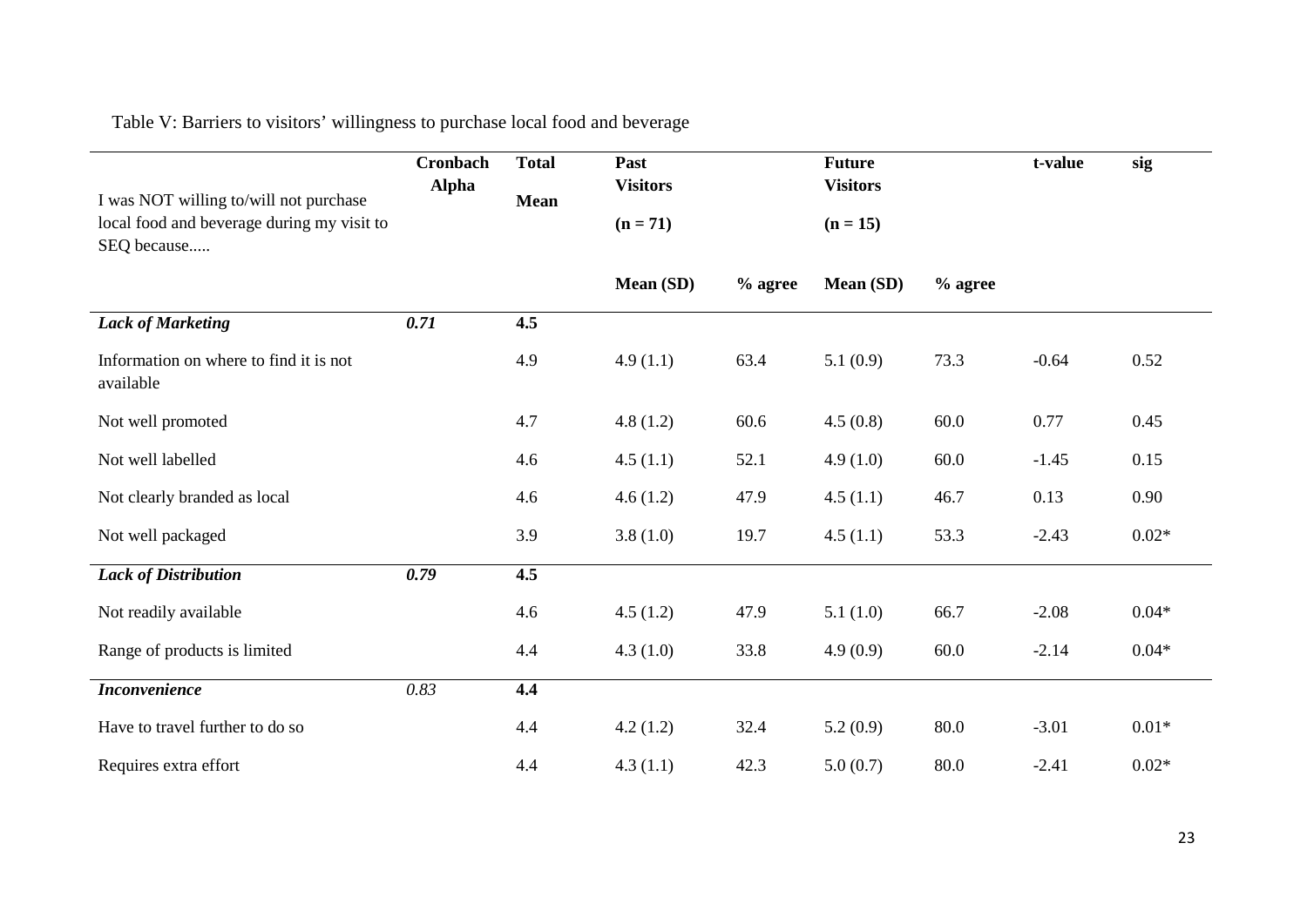| To do so is time consuming                            |      | 4.3 | 4.2(1.1) | 35.2 | 4.9(0.9)    | 60.0 | $-2.14$ | $0.04*$ |
|-------------------------------------------------------|------|-----|----------|------|-------------|------|---------|---------|
| It is inconvenient                                    |      | 4.3 | 4.1(1.1) | 35.2 | 5.3 $(1.0)$ | 73.3 | $-3.93$ | $0.00*$ |
| <b>Price and Quality Issues</b>                       | 0.66 | 4.1 |          |      |             |      |         |         |
| Expensive                                             |      | 4.3 | 4.1(1.0) | 28.2 | 5.1(1.2)    | 66.7 | $-3.06$ | $0.01*$ |
| Food and beverage is sometimes better<br>elsewhere    |      | 4.2 | 4.1(1.0) | 28.2 | 4.6(0.6)    | 53.3 | $-1.83$ | 0.07    |
| Not good quality                                      |      | 3.7 | 3.4(0.9) | 4.2  | 5.0(1.4)    | 60.0 | $-5.33$ | $0.00*$ |
| <b>Lack of Trust</b>                                  | 0.74 | 4.0 |          |      |             |      |         |         |
| Cannot trust that all of the ingredients are<br>local |      | 4.0 | 3.9(1.1) | 19.7 | 4.4(1.1)    | 40.0 | $-1.69$ | 0.09    |
| Cannot trust it is actually local                     |      | 4.0 | 3.8(1.0) | 19.7 | 4.7(1.3)    | 53.3 | $-2.96$ | $0.01*$ |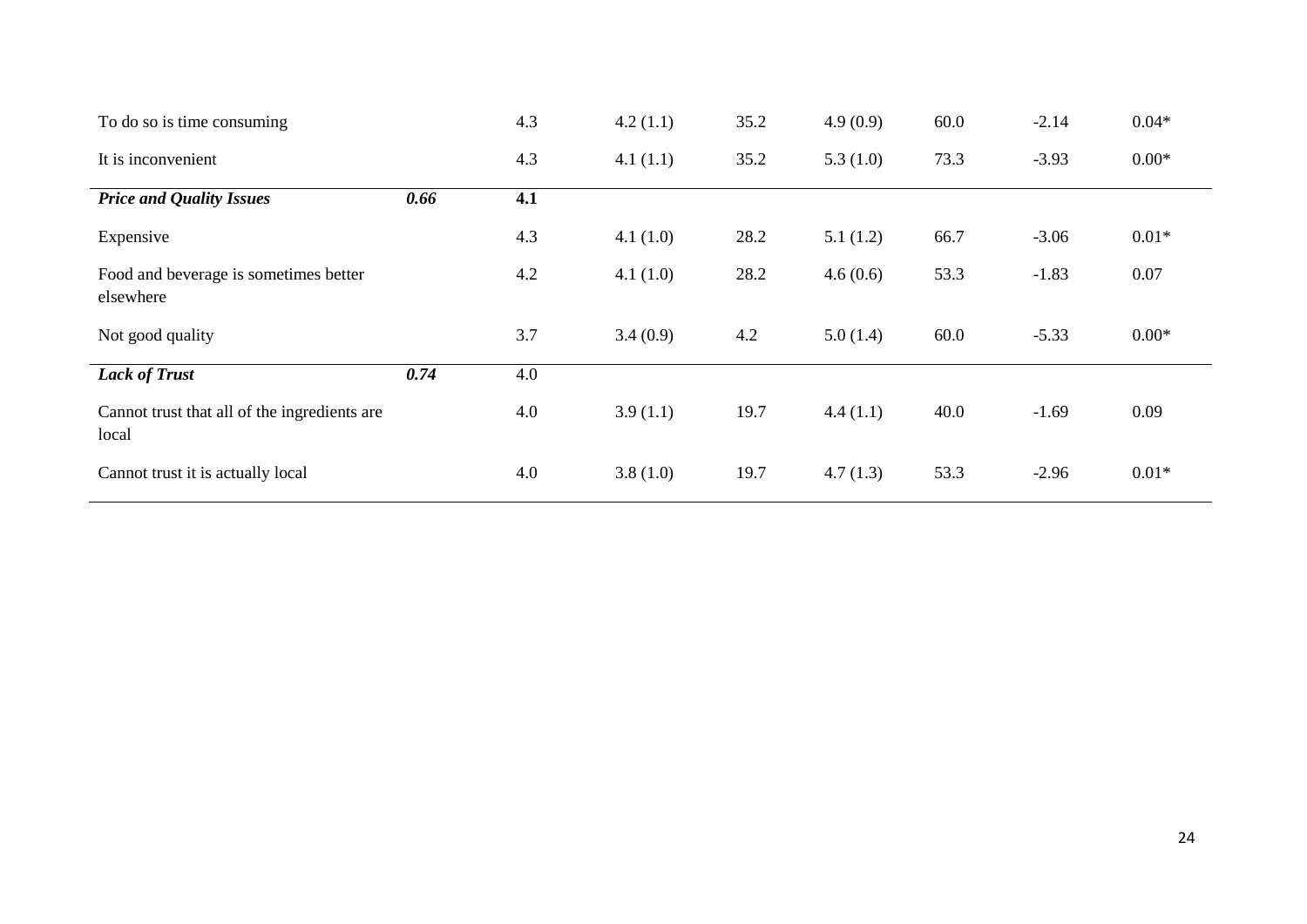

**Figure II: Past and future visitors barriers to purchase local food and beverage**

#### **5. Discussion**

#### *5.1 Theoretical implications*

 In line with previous studies of local food tourism, local food was found to be a major contributor to the tourism experience (Björk & Kauppinen-Räisänen, 2016) with future visitors reported high levels of intention to purchase local food and beverage during their visit to South East Queensland (MAFF, 2000). In support of H1, the lesser frequency of actual purchase reported by past visitors indicates that visitors do not always act on these good intentions (MAFF, 2000). Outcomes from testing of Hypotheses 2, 3 and 5 support findings in both the wider food consumption literature (Chambers et al, 2007; Megicks et al, 2012) and food tourism literature (Birch & Memery, 2015; Mgonja et al, 2017), revealing that reasons for non-purchase among visitors relate to less favourable attitudes and beliefs, and higher perceived barriers to consumption including poor marketing and distribution, perceived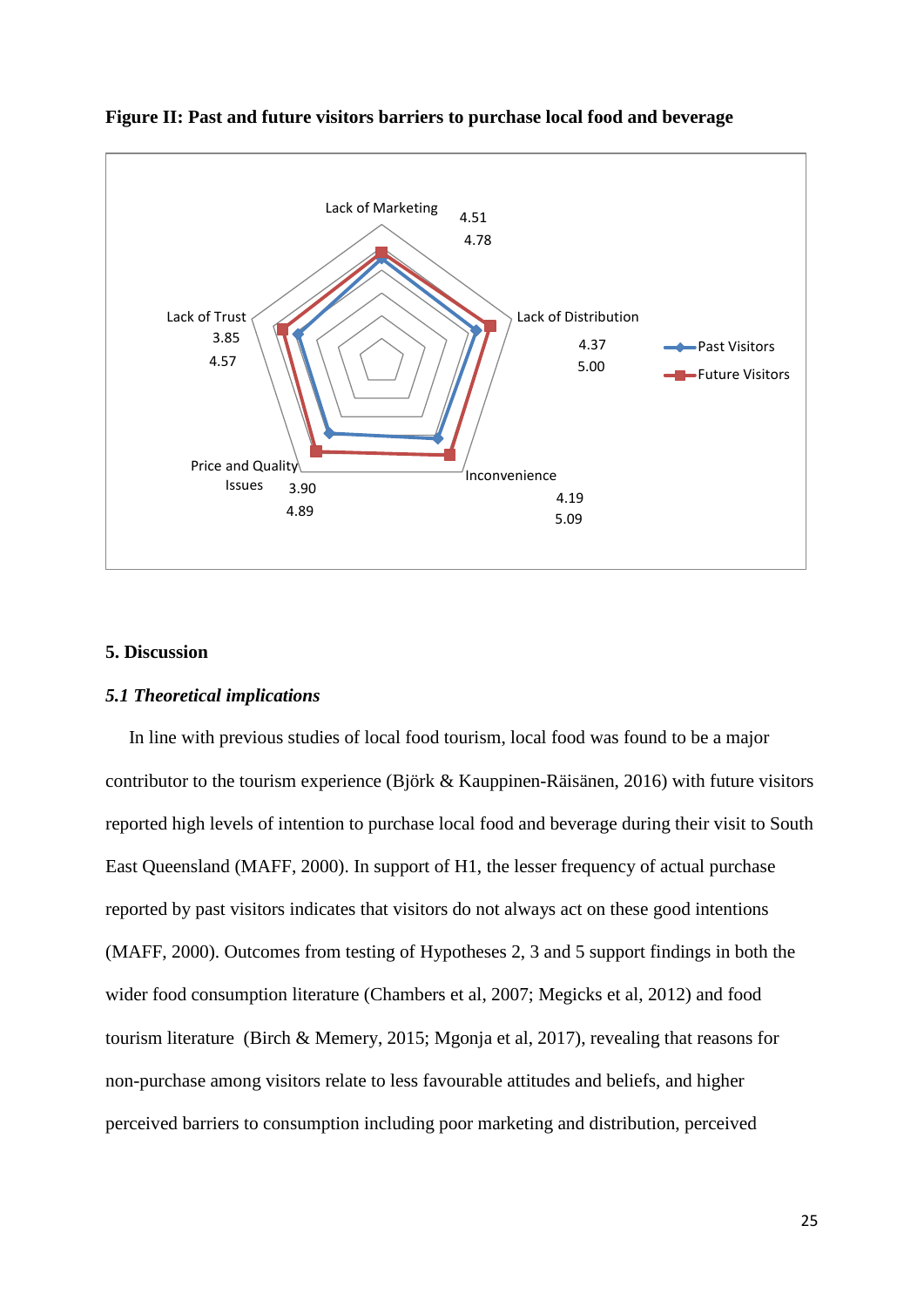inconvenience, price and quality issues and lack of trust that the product and its ingredients are actually local.

 Past and future visitors shared similar and positive attitudes in terms of being interested in where the local food and beverage they eat comes from, agreeing that the origin of food should be included on menus, and that if local food or beverage was promoted at local restaurants it would positively influence them to choose those restaurants. Whilst Sims (2009) found over 60% of her interviewees stated they had deliberately chosen to consume food or drink they considered "local" while on holiday, in the current study less than half of past visitors agreed they had specifically looked for local food and beverage to order or try during their visit. While more than three-quarters of future visitors agreed local food and beverage should be frequently included on menus at eating out places, less than half of the past visitors agreed this had been the case. Over three quarters of future visitors agreed that local food and beverage should be clearly marketed as coming from the region and branded and easily recognisable; however, less than half of the past visitors agreed that local food had been clearly marketed and only onethird agreed that it had been branded or was easily recognisable. Likewise, while over threequarters of future visitors agreed that local food and beverage should be readily available where they shop in the region, less than half of past visitors agreed that it had been. This outcome supports Mgonja et al (2017) who discovered there was 'provisioning inadequacy' of local foods or information about local foods in hotels tourists frequented.

 These findings support a clear link between favourable attitudes and purchase intentions (Choe & Kim, 2018); however the link between favourable attitudes and actual purchase is weaker, a result evidenced in previous food related literature (e.g. Padel & Foster, 2004; Vermeir & Verbeke, 2006). Results indicate barriers to consumption including poor marketing and lack of distribution may have led to an intention-behaviour gap with respect to consumption of local food by visitors.

26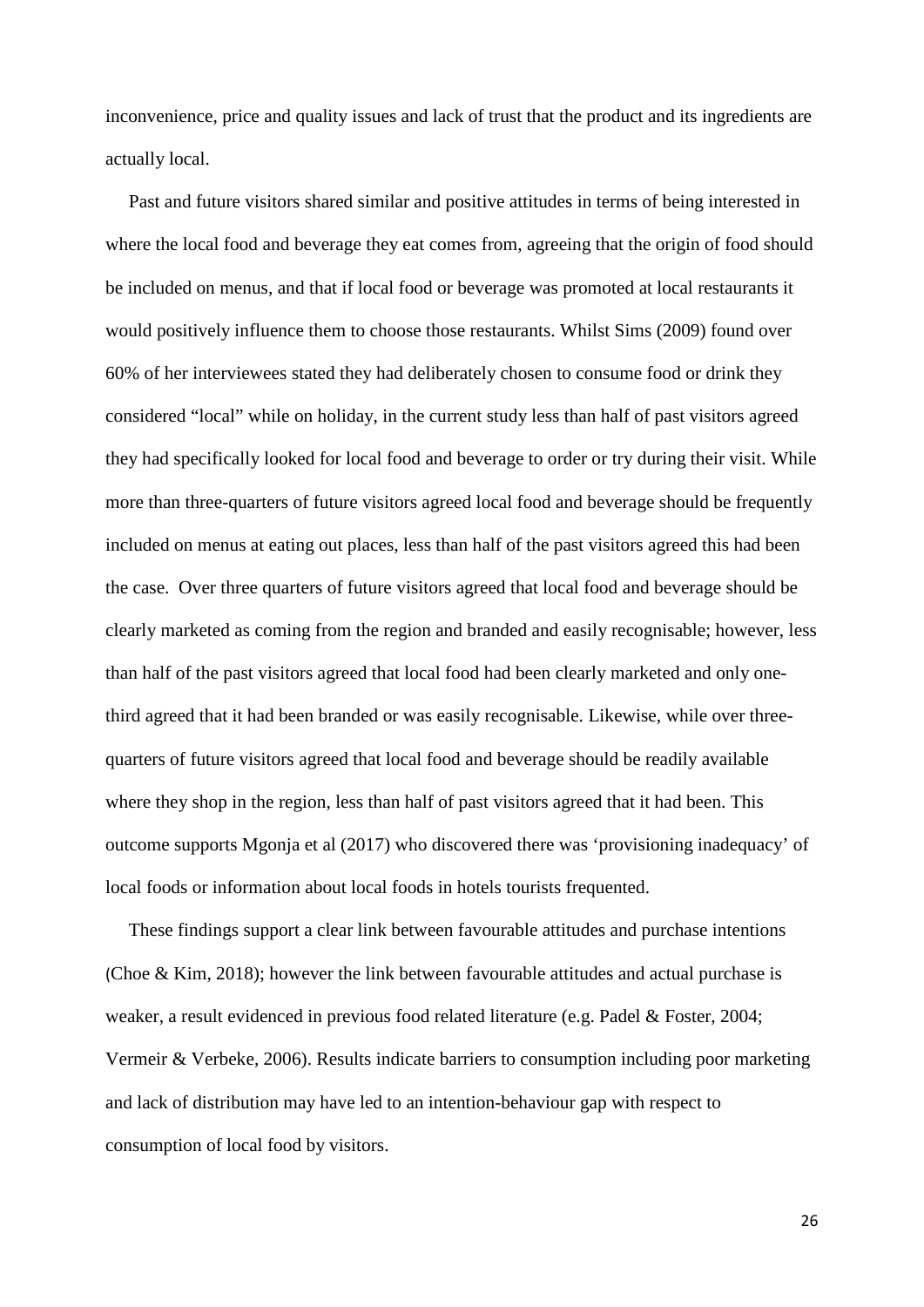While both past and future visitors held similar beliefs about local food in terms of agreeing they should try local food and beverage when visiting, and that to do so would be favourable, past visitors held less favourable beliefs regarding feeling good if they bought local food, that people who are important to them would approve of them buying local food or that buying local food and beverage when visiting would be easy. Once again this indicates that the experience of actually purchasing local food may not meet past visitors expectations in terms of hedonistic value or convenience.

 In line with previous studies (IGD, 2012; Kemp et al, 2010; Mynttinen et al, 2015), key drivers for visitors to purchase local food include supporting local producers, retailers and the local community, the intrinsic qualities of the product itself, the premium value delivered by local produce and the traceability and provenance of the food/drink (Megicks et al, 2012; Sims, 2009). Testing of H4 revealed some differences with respect to drivers of local food consumption across past and future visitors. While issues related to sustainability such as reducing food miles and packaging and being environmentally friendly appear to influence the purchase intentions of future visitors, past visitors appear to have been less driven by such concerns to purchase local food. Moreover, future visitors, in particular, appear to be influenced by hedonistic motivations such as it makes them feel good, it is a treat and it is interesting and novel. While future visitors indicated that wide availability of local food, local food being branded and easily recognisable as local and promoted nationally would influence them to buy local food, past visitors were less likely to agree that these marketing and distribution factors had driven their actual purchasing behaviour (Birch & Memery, 2015).

 In support of previous studies about obstacles to local food consumption (Chambers et al, 2007) a key barrier to purchasing local food is inadequate marketing including lack of information on where to find local food, local food not being well promoted or clearly branded as local and local food not being clearly labelled or well packaged. Moreover, inadequate distribution of local food in terms of not being readily available and a limited range of products

27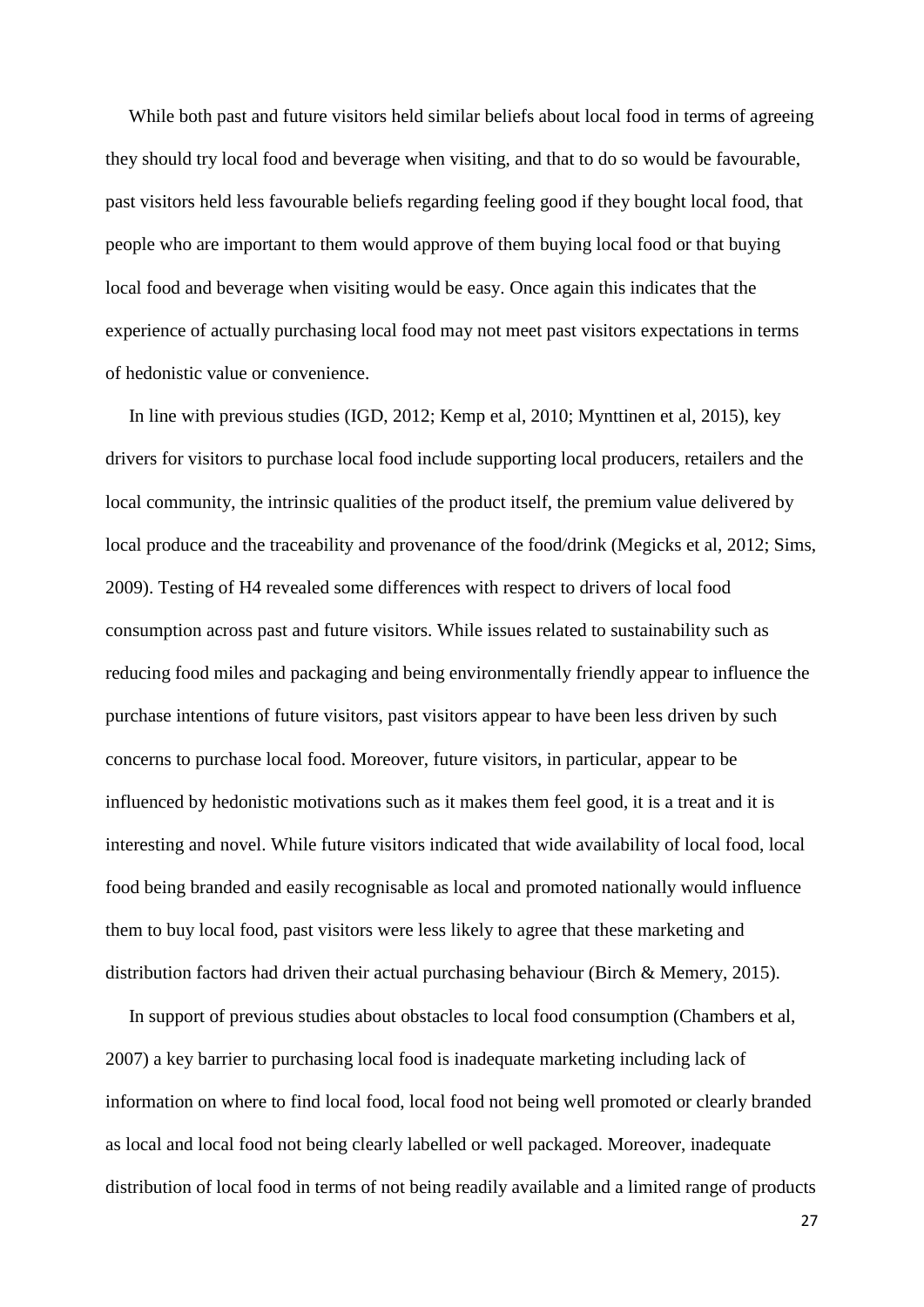lead to reduced purchase of local food by visitors. Poor perceptions around price with local food being too expensive and poor quality levels also present a barrier to visitors purchasing local food, as does the lack of trust that the product and its ingredients are actually local.

#### *5.2 Service provider and managerial implications*

 Given tourists' favourable attitudes toward purchasing local food, further strengthening these will reduce the intention-behaviour gap. The origin of food and beverage should be clearly identified on menus at eating out places and provenance information ('stories') should be provided as people are interested in learning about where the local food and beverage they consume comes from. Identifying the origin of food on menus, and including and promoting local food and beverage at local restaurants will encourage visitors to specifically look for local food and beverage to order. In addition, influencing positive beliefs toward local food will also address the intention-behaviour gap of visitors by positively influencing perceptions that purchasing local food is favourable, makes people feel good and is easy. Indeed financial benefits may be forthcoming for service providers and management that do this, as Everett and Aitchison (2008) found increasing appreciation of local food by tourists resulted in a significant proportion being willing to pay more for locally identifiable products that support the local heritage and are regionally distinctive.

 Another strategy for reducing the intention-behaviour gap for local food purchasing is highlighting the benefit of providing support for local producers, retailers and the community as well as the regional economy. Conversion of intentions to actual purchase will also rely on local food producers and food processors delivering high quality, fresh, great-tasting, seasonal products that both look good and provide value for money. This is particularly important for increasing the likelihood of consumption among future visitors, who undoubtedly will be looking for such products in local restaurants and retail outlets. Past visitors, in particular, indicated they like to know where their food comes from and the connection with local producers, hence providing opportunities for consumers to interact with local producers and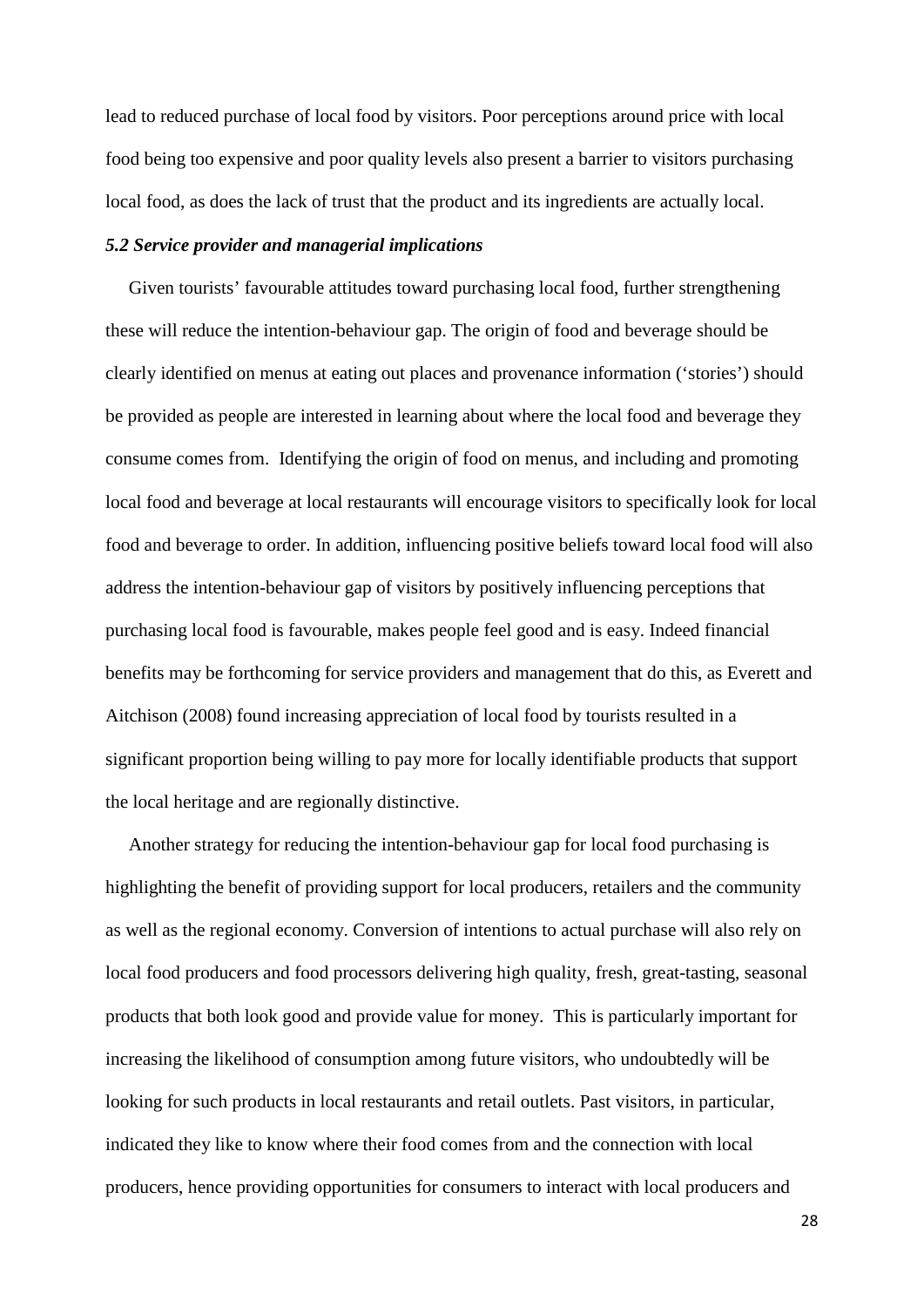gain important provenance information (where and how the food is produced) will facilitate the materialisation of purchase intentions.

 Many consumers are seeking authentic and original products that are traditional to the region, while others value interesting and novel products, and products that are nostalgic or remind them of the past. Local food and beverage producers should consider how they can enhance the hedonic and experiential benefits consumers are seeking when purchasing local food and beverage, and in particular future visitors, including delivering satisfying and fun shopping experiences, and allowing consumers to enjoy a treat.

 Findings reveal that past visitors consider there to be some lack of variety and that local food and beverage is not readily available, hence what visitors might anticipate to be the case prior to their visit may not manifest itself in the actual and hence further compound the intention-behaviour gap. Increasing opportunities for visitors to purchase local products through more strategic and intensive distribution will reduce the intention-behaviour gap. A lack of clear marketing, branding and availability of local food and beverage is evident, and this contributes to the finding that just over half of visitors are specifically looking for local food and beverage to try. Developing stronger marketing and branding strategies for local food and beverage and making local food and beverage more readily available will increase awareness and likelihood of consumption. Furthermore building a 'brand' or 'image' around an area's local food and drink offering can improve the economic and environmental sustainability of a region through attracting more visitors and investment (Sims, 2009) and provide potential for developing food specialties as food souvenirs (Lin & Mao, 2015). As Everett and Aitchison (2008) found many foodstuffs (meat, bread, cheese, etc.) are not season dependent, so allowing local businesses and service providers to offer fresh, quality produce and experiences over a longer period/all year round. Better communication of this fact should be used to encourage tourists to visit over a longer period of time (not just peak season) and

29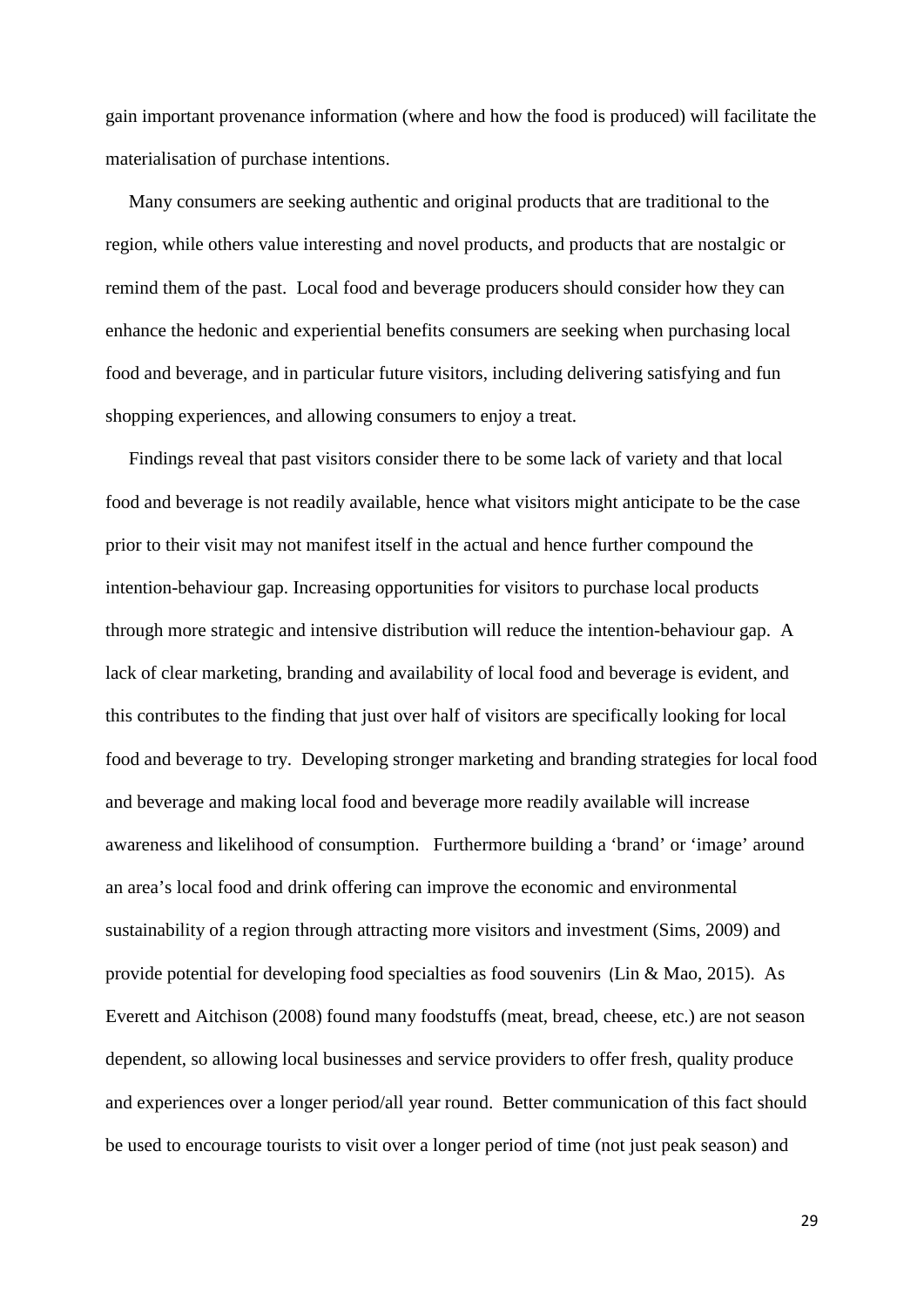hence provide more robust and sustainable markets in which to sell local produce, so benefiting the local economy and community.

### *5.3 Limitations and future research*

 This study focused on one region of Australia and Australian residents, and thus could be replicated for international visitors and in other regions and countries where opportunities for local food tourism are evident. This study highlights the influence of attitudes, beliefs, drivers and barriers on local food consumption, however, other factors influencing the gap between purchase intentions and actual purchase of local food including ethical identity, local identity, food involvement and food related lifestyle among others could also be investigated. The small number of future visitors indicating that they were unlikely to purchase local food may have influenced the findings related to perceived barriers relevant to future visitors, and thus findings related to gaps between intention and purchasing of local food related to barriers should be considered as inferential. We acknowledge that the findings based on asking past visitors to reflect on what occurred in the past 12 months may be impacted by inability to accurately recall consumption behaviour. The lack of extant literature comparing past and future visitors with respect to attitudes towards, beliefs about, and perceptions of drivers and barriers to local food consumption has made it difficult to compare the results of this study with previous studies, and thus highlights the need for future studies of local food tourism to consider the different perspectives of future and past visitors in order to understand potential reasons for gaps between purchase intentions and actual consumption (Frisvoll et al, 2016). Furthermore, to strengthen findings further, future studies would ideally be longitudinal in nature, so enabling prospective tourists to be tracked over time from pre-visiting a destination to post-visit and hence allow the same individual's purchase intentions and actual purchase behaviour to be measured.

30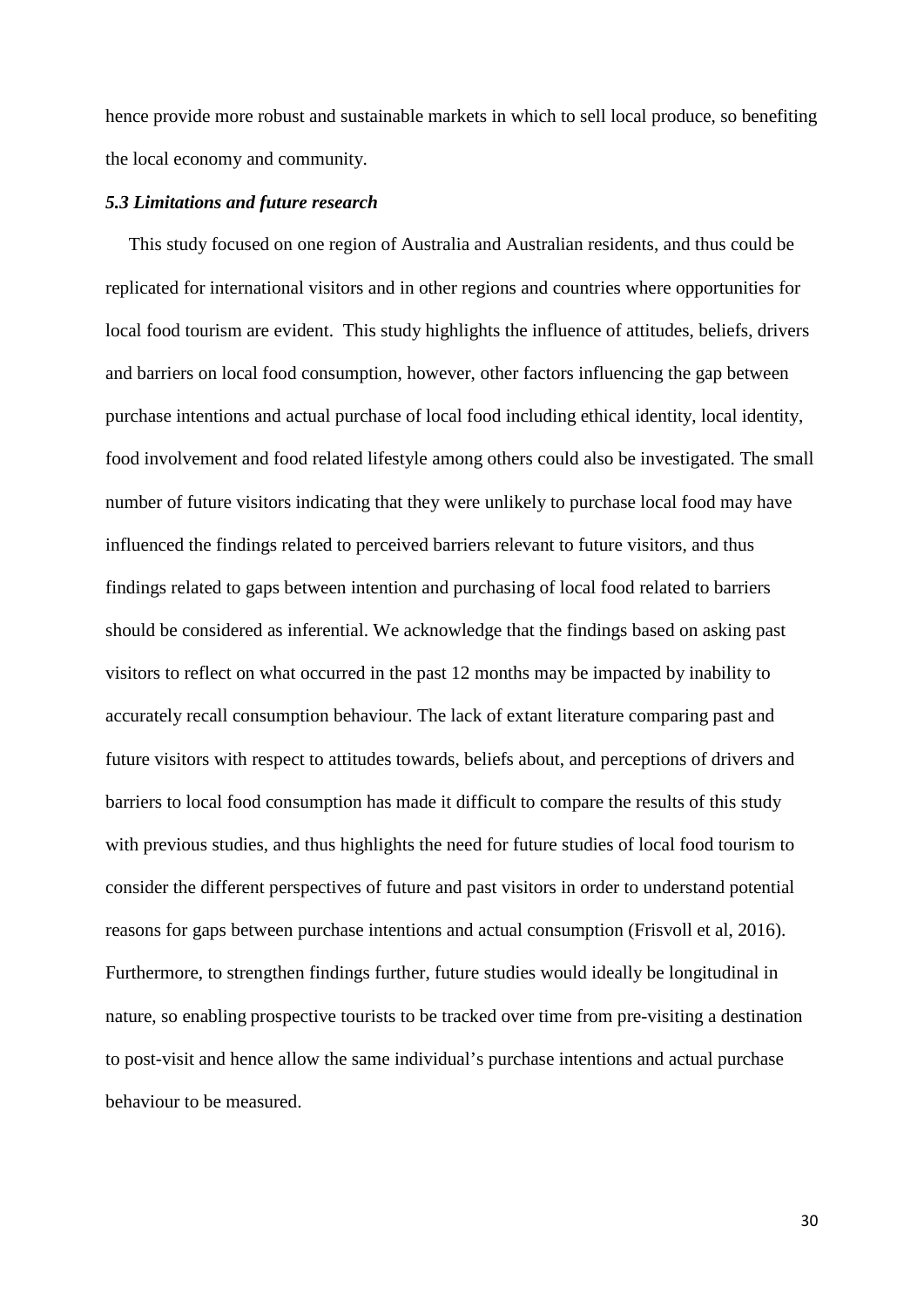## **References**

- Ab Karim, S., & Chi, C. G-Q. (2010). Culinary Tourism as a Destination Attraction: An Empirical Examination of Destinations' Food Image. *Journal of Hospitality Marketing & Management, 19*(6), 531-555.
- Ajzen, I., & Fishbein, M. (1980). *Understanding attitudes and predicting social behaviour*. Englewood Cliffs, NJ: Prentice Hall.
- Amyx, D. A., DeJong, P. F., Lin, X., Chakraborty, G., & Wiener, J. L. (1994).Influencers of purchase intentions for ecologically safe products: an exploratory study. In *Marketing theory and applications,* proceedings of the 1994 AMA Winter Educators Conference (pp. 341-347).
- Bessière, J. (1998). Local development and heritage: traditional food and cuisine as tourist attractions in rural areas. *Sociologia Ruralis*, *38*(1), 21-34.
- Birch, D., & Memery, J. (2015, June). Exploring the intention-behaviour gap for tourists consumption of local food: A case of South East Queensland, Australia. Paper presented at the International Food Marketing Research Symposium, Chania, Crete.
- Bitner, M. J. (1992). Servicescapes: The impact of physical surroundings on customers and employees. *Journal of Marketing, 56*(April), 57-71.
- Björk, P., & Kauppinen-Räisänen, H. (2014). Culinary-gastronomic tourism a search for local food experiences. *Nutrition & Food Science*, *44*(4), 294-309.
- Björk, P., & Kauppinen-Räisänen, H. (2016). Local food: a source for destination attraction. *International Journal of Contemporary Hospitality Management, 28*(1), 177-194.
- Boniface, P. (2003). *Tasting tourism: Travelling for food and drink*. Aldershot, Burlington, Vt: Ashgate.
- Chambers, S., Lobb, A., Butler, L., Harvey, K., & Traill, B. (2007. Local, national and imported foods: a qualitative study. *Appetite, 49*(1), 208-213.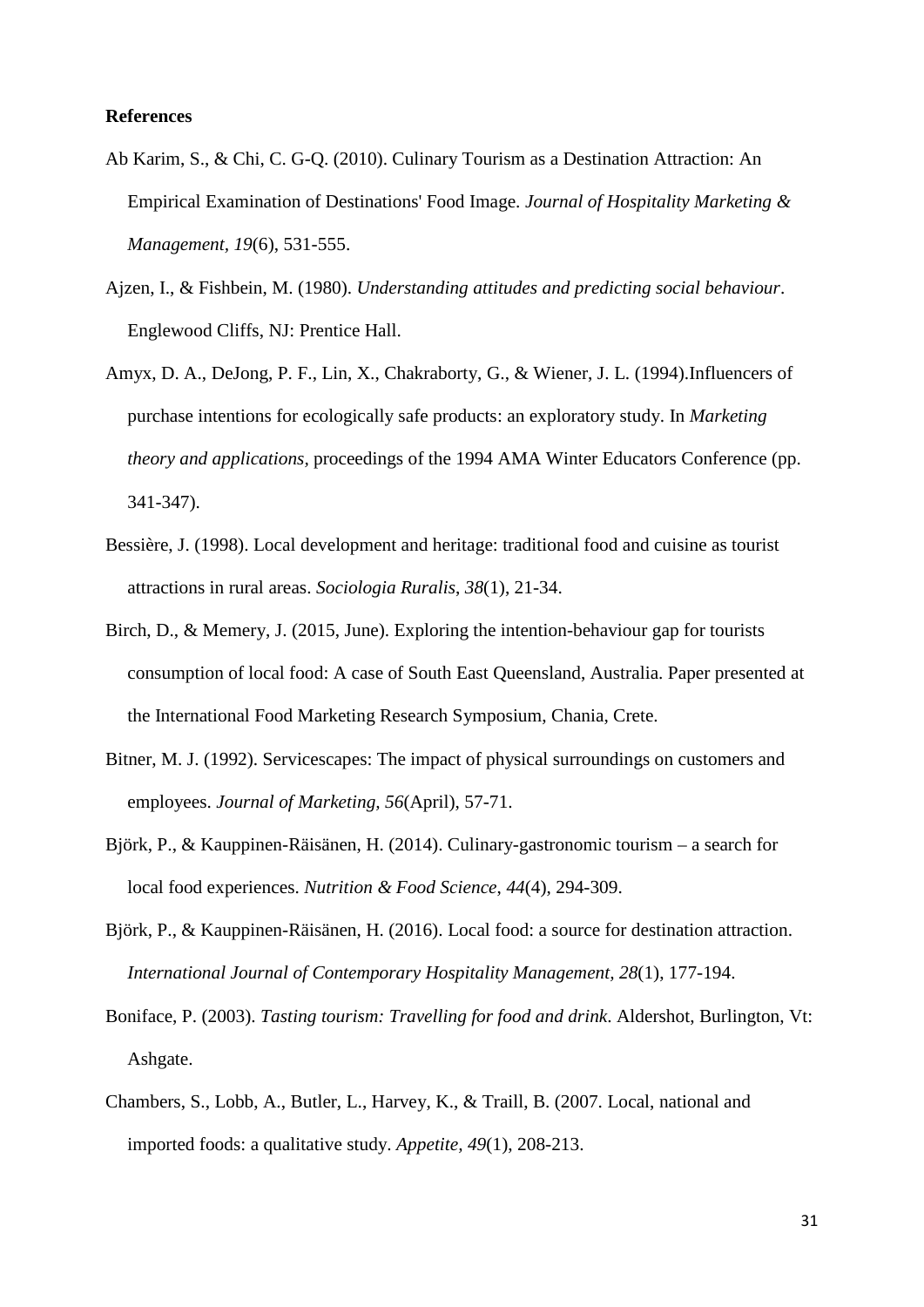- Chang, R. C. Y., Kivela, J., & Mak, A. H. N. (2010). Food Preferences of Chinese Tourists. *Annals of Tourism Research, 37*(4), 989–1011.
- Choe, J. Y., & Kim, S. (2018). Effects of tourists' local food consumption value on attitude, food destination image, and behavioral intention. *International Journal of Hospitality Management, 71*(April), 1-10.
- Cianflone, E., & Cardile, G. (2014). Local agricultural products in tourism: AJ Strutt's account of Sicilian prickly pears. *Geojournal of Tourism and Geosites, 13*(1), 10-16.
- Cohen, E., & Avieli, N. (2004). Food in tourism attraction and impediment. *Annals of Tourism Research, 31*(4), 755-778.
- Correia, A., Moital, M., Da Costa, C. F., & Peres, R. (2008). The determinants of gastronomic tourists' satisfaction. *Journal of Food Service*, *19*(3), 164-176.
- Dougherty, M. L., Brown, L. F., & Green, G. P. (2013). The social architecture of local food tourism: Challenges and opportunities for community economic development. *Journal of Rural Social Sciences*, *28*(2), 1-27.
- Everett, S., & Aitchison, C. (2008). The Role of Food Tourism in Sustaining Regional Identity: A Case Study of Cornwall, South West England. *Journal of Sustainable Tourism*, *16*(2), 150-167.
- Feldmann, C., & Hamm, U. (2015). Consumers' perceptions and preferences for local food: A review. *Food Quality and Preference*, *40*(March), 152-164.
- Fields, K. (2002). Demand for the gastronomy tourism product: motivational factors. In A. Hjalager, & G. Richard (Eds.), *Tourism and Gastronomy* (pp.37-50). London, UK: Routledge.
- Frisvoll, S., Forbord, M., & Blekesaune, A. (2016). An empirical investigation of tourists' consumption of local food in rural tourism. *Scandinavian Journal of Hospitality and Tourism, 16*(1), 76-93.

Henderson, J. C. (2009). Food Tourism Reviewed. *British Food Journal, 111*(4), 317-326.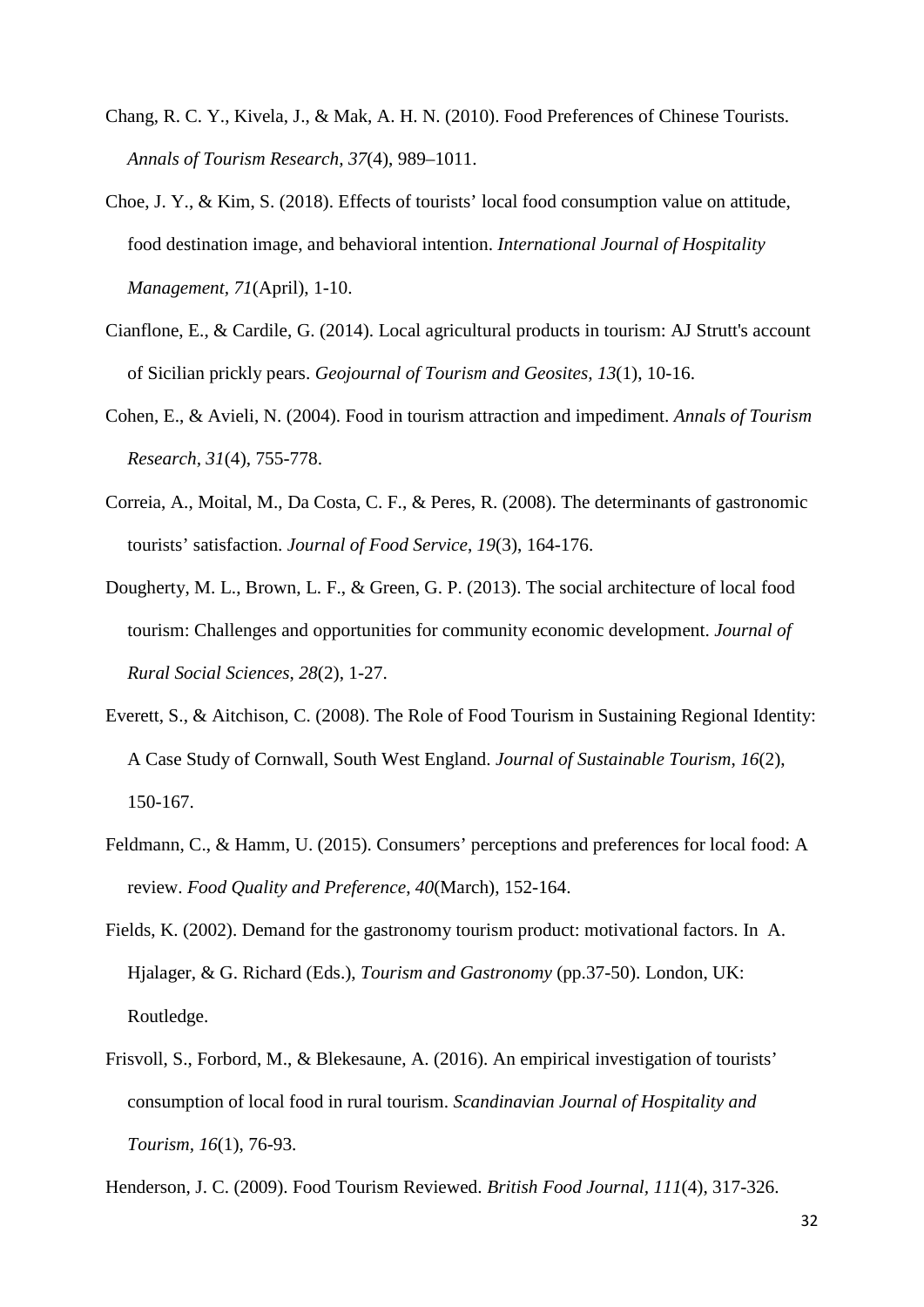- Hjalager, A. M. (2004). What do tourists eat and why? Towards a sociology of gastronomy in tourism. *Tourism*, *52*(2), 195-201.
- Hjalager, A. M., & Johansen, P. H. (2013). Food tourism in protected areas–sustainability for producers, the environment and tourism. *Journal of Sustainable Tourism, 21*(3), 417-433.
- Horng, J-S., Liu, C-H., Chou, H-Y., & Tsai, C-Y. (2012). Understanding the Impact of Culinary Brand Equity and Destination Familiarity on Travel Intentions. *Tourism Management, 33*(4), 815-824.
- IGD (Institute of Grocery Distribution). (2012). *Local Food.* Retrieved from [http://www.igd.com/Research/Shopper-Insight/ethics-and-health/4132/Local-Food/.](http://www.igd.com/Research/Shopper-Insight/ethics-and-health/4132/Local-Food/)
- Kemp. K., Insch, A., Holdsworth, D. K., & Knight, J. G. (2010). Food miles: Do UK consumers actually care? *Food Policy, 35*(6), 504-513.
- Kim, Y., & Eves, A. (2012). Construction and validation of a scale to measure tourist motivation to consume local food. *Tourism Management*, *33*(6), 1458-1467.
- Kim, Y. G., Eves, A., & Scarles, C. (2009). Building a model of local food consumption on trips and holidays: A grounded theory approach. *International Journal of Hospitality Management, 28*(3), 423–431.
- Kim, Y. H., Kim, M., & Goh, B. K. (2011). An examination of food tourist's behavior: Using the modified theory of reasoned action. *Tourism Management, 32*(5), 1159-1165.
- Kivela, J., & Crotts, J. (2006). Tourism and gastronomy: gastronomy's influence on how tourists experience a destination. *Journal of Hospitality and Tourism Research*, *30*(3), 354- 377.
- Lee, K-H., Scott, N., & Packer, J. (2014). Where Does Food Fit in Tourism? *Tourism Recreation Research, 39*(2), 269-274.
- Lin. L. & Mao, P-C. (2015). Food for memories and culture A content analysis study of food specialties and souvenirs. *Journal of Hospitality and Tourism Management, 22*(March), 19- 29.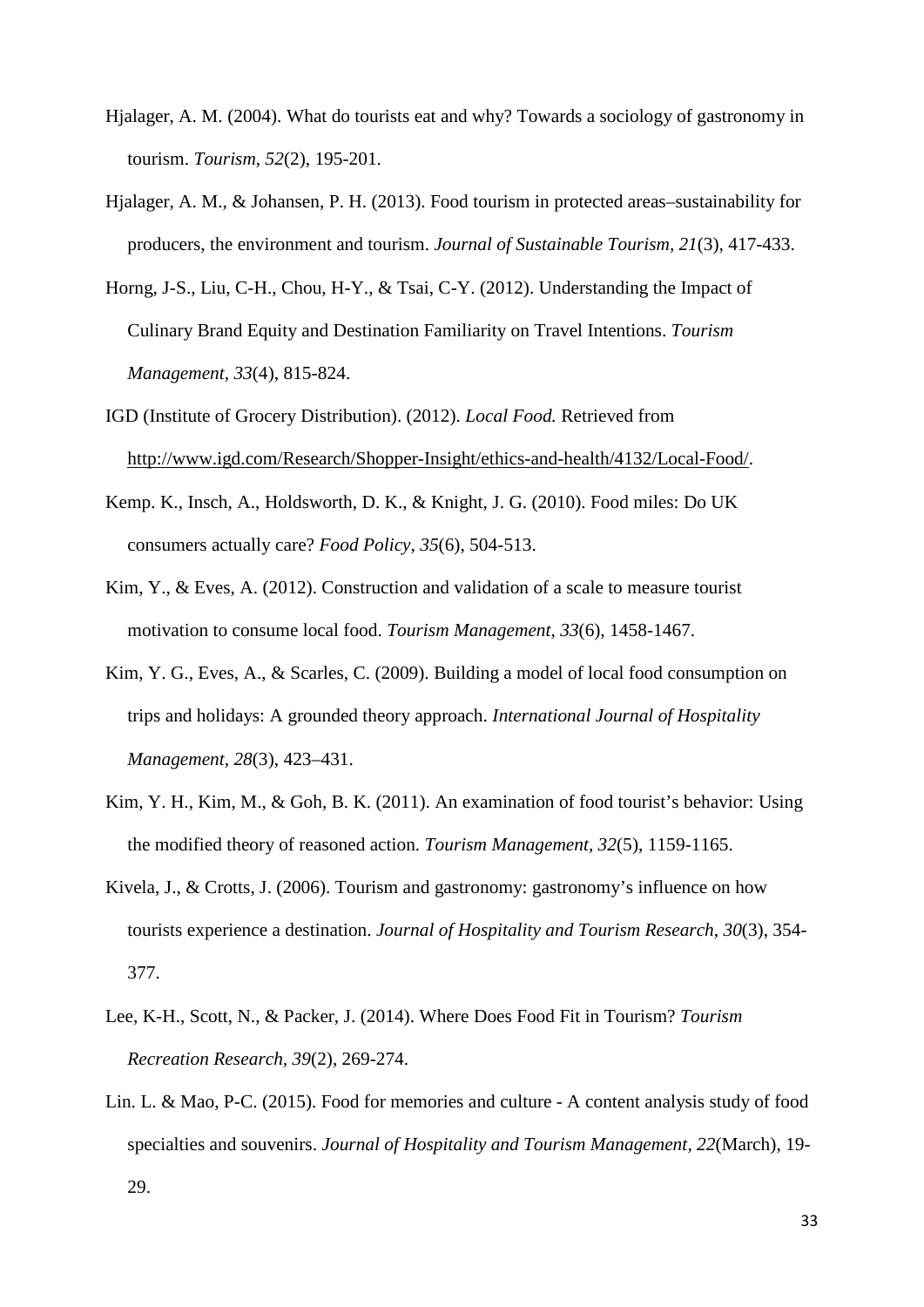- MAFF, (2000). *Tourists Attitudes Towards Regional and Local Foods.* London, UK; Ministry of Agriculture Fisheries and Food and the Countryside Agency.
- Mak, A. H. N., Lumbers, M., Eves, A., & Chang, R. C. Y. (2012). Factors influencing tourist food consumption. *International Journal of Hospitality Management, 31*, 928-936.
- Mak, A. H. N., Lumbers, M., Eves, A., & Chang, R. C. Y. (2017). The effects of food-related personality traits on tourist food consumption motivations. *Asia Pacific Journal of Tourism Research*, *22*(1), 1-20.
- McIntosh, R., Goeldner, C., & Ritchie, J. (1995). *Tourism principles, practices, philosophies*  (7th ed.). New York, N.Y: Wiley.
- McKercher, B., Okumus, F., & Okumus, B. (2008). Food tourism as a viable market segment: it is all how you cook the numbers! *Journal of Travel and Tourism Marketing*, 25(2), 137- 148.
- Megicks, P., Memery, J., & Angell, R. (2012). Understanding local food shopping: unpacking the ethical dimension. *Journal of Marketing Management, 28*(3/4), 264-289.
- Memery, J., Angell, R., Megicks, P., & Lindgreen, A. (2015). Unpicking motives to purchase locally-produced food: analysis of direct and moderation effects. *European Journal of Marketing, 49*(7/8), 1207-1233.
- Mgonja, J. T., Backman, K. F., Backman, S. J., Moore, D. D., & Hallo, J. C. (2017). A structural model to assess international visitors' perceptions about local foods in Tanzania. *Journal of Sustainable Tourism*, 25(6), 796-816.
- Mirosa, M., & Lawson, R. (2012). Revealing the lifestyles of local food consumers. *British Food Journal, 114*(6), 816-825.
- Mynttinen, S., Logrén, J., Särkkä-Tirkkonen, S., & Rautiainen, T. (2015). Perceptions of food and its locality among Russian tourists in the South Savo region of Finland. *Tourism Management, 48,* 455-466.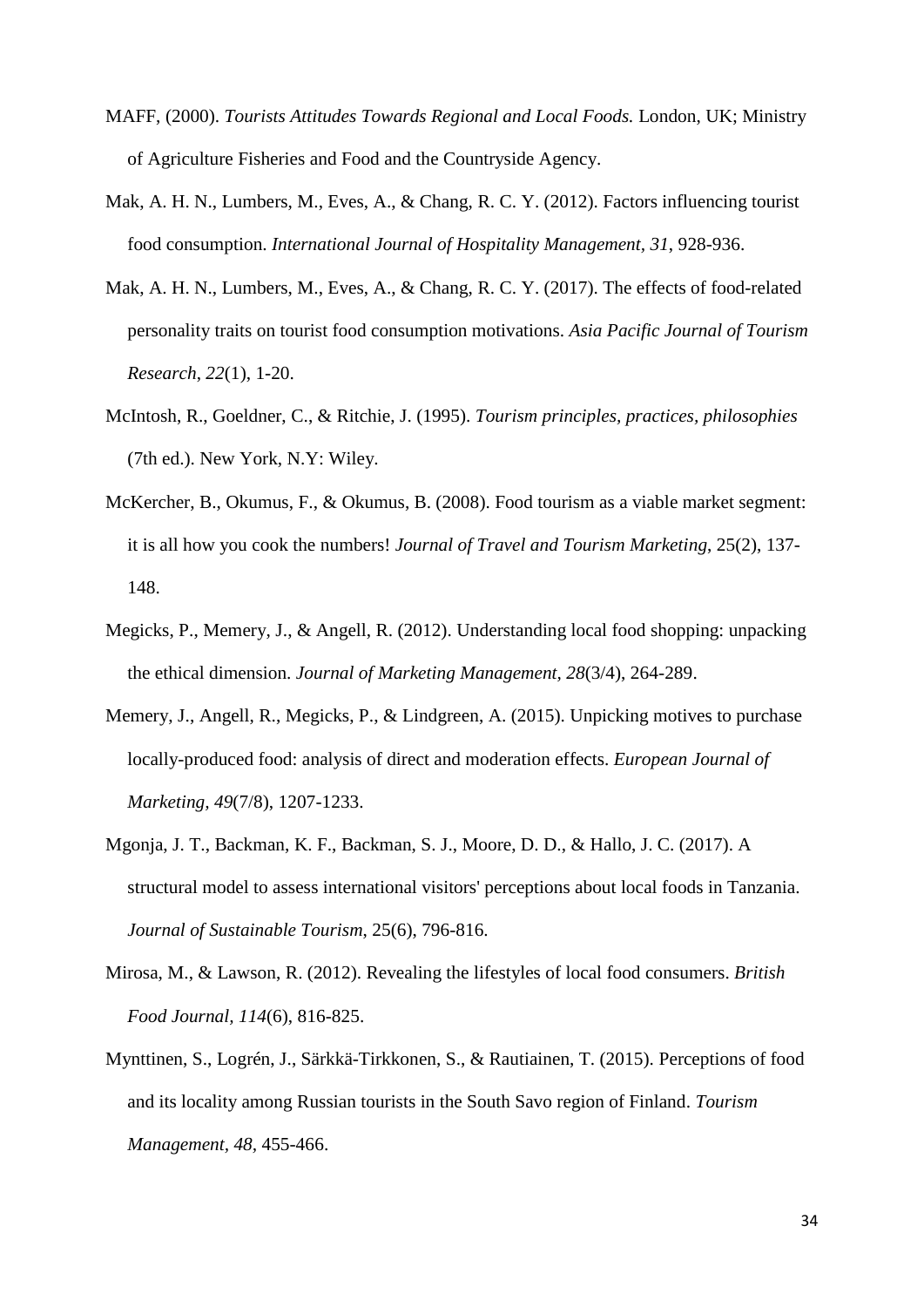- Oliver R. L. (1980). A Cognitive Model of the Antecedents and Consequences of Satisfaction Decisions. *Journal of Marketing Research*, *17*(4), 460-69.
- Padel, S., & Foster, C. (2005). Exploring the gap between attitudes and behaviour: Understanding why consumers buy or do not buy organic food. *British Food Journal*, *107*(8), 606-625.
- Parker, J. (2010). *Consumer awareness and behaviour survey relating to production, distribution and consumption of local foods,* Coffs Harbour, NSW, AU; Jetty Research Ltd.
- Pestek, A., & Nikolic, A. (2011). Role of traditional food in tourist destination image building: example of the city of Mostar. *UTMS Journal of Economics*, *2*(1), 89-100.
- Presenza, A., & Del Chiappa, G. (2013). Entrepreneurial strategies in leveraging food as a tourist resource: a cross-regional analysis in Italy. *Journal of Heritage Tourism*, *8*(2/3), 182- 192.
- Roininen, K., Arvola, A., & Lähteenmäki, L. (2006). Exploring consumers' perceptions of local food with two different qualitative techniques: Laddering and word association. *Food quality and preference, 17*(1), 20-30.
- Sengel, T., Karagoz, A., Cetin, G., Dincer, F. I., Ertugral, S. M., & Balık, M. (2015). Tourists' Approach to Local Food. *Procedia-Social and Behavioral Sciences, 195*, 429-437.
- Seo, S., Yun, N., & Kim, O. Y. (2014). Destination food image and intention to eat destination foods: a view from Korea. *Current Issues in Tourism*, 1-22.
- SERIO, (2008). *Understanding of consumer attitudes and actual purchasing behaviour with reference to local and regional foods.* Retrieved from [http://www.serio.ac.uk/resources/files/Understanding%20of%20Consumer%20Attitudes%2](http://www.serio.ac.uk/resources/files/Understanding%20of%20Consumer%20Attitudes%20and%20Actual%20Purchasing%20Behaviour.pdf) [0and%20Actual%20Purchasing%20Behaviour.pdf.](http://www.serio.ac.uk/resources/files/Understanding%20of%20Consumer%20Attitudes%20and%20Actual%20Purchasing%20Behaviour.pdf)
- Sheeran, P. (2002). Intention-behavior relations: A conceptual and empirical review. *European Review of Social Psychology*, *12*(1), 1-36.